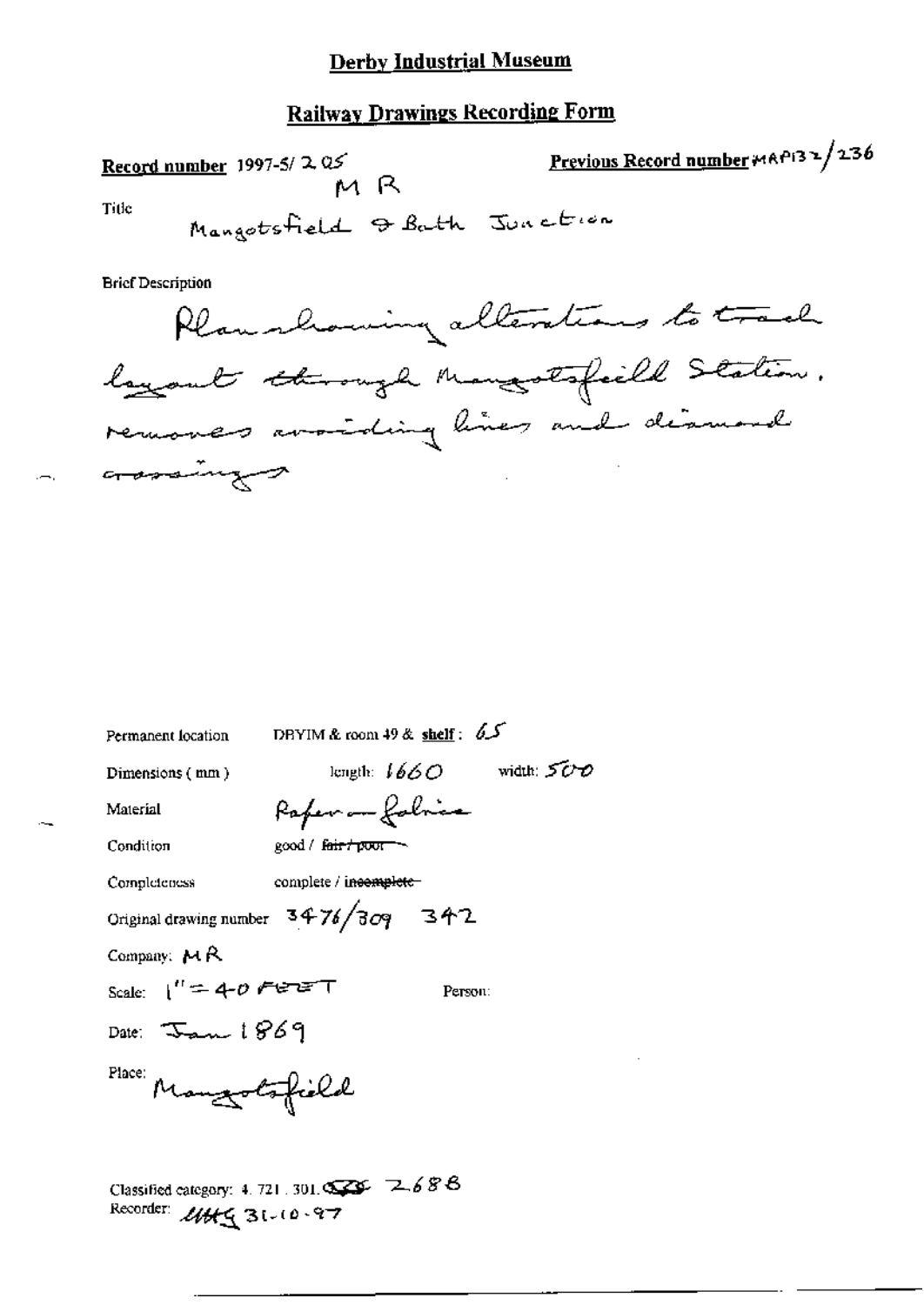## **Railway Drawings Recording Form**

Previous Record number  $M \wedge P$ 132/1433 Record number 1997-5/935.1 Mangotsfield & Bath Branch Title  $\Lambda$ / $9190$ Bridge at Turnpike Road at Smiles 9 cus **Brief Description** Plan et steel ginders forsker bidge

Stamfred: Although 
$$
38
$$
 Trm 1892

width:  $625$ length:  $1010$ Paperon folice Material Condition good / fair / poor Completeness complete / incomplete... Original drawing number  $56, 345/3486$ Company: MR Person: CF-22. Scale:  $1'' = 2$  regret Mangelsfuld / Bell Branch Classified category:  $4.721, 301, 2.688$ 1114 22/10/1999 Recorder:

DBYIM & room 49 & shelf: 129

Dimensions (mm)

Permanent location

Date: Grane 16, 1868

Place: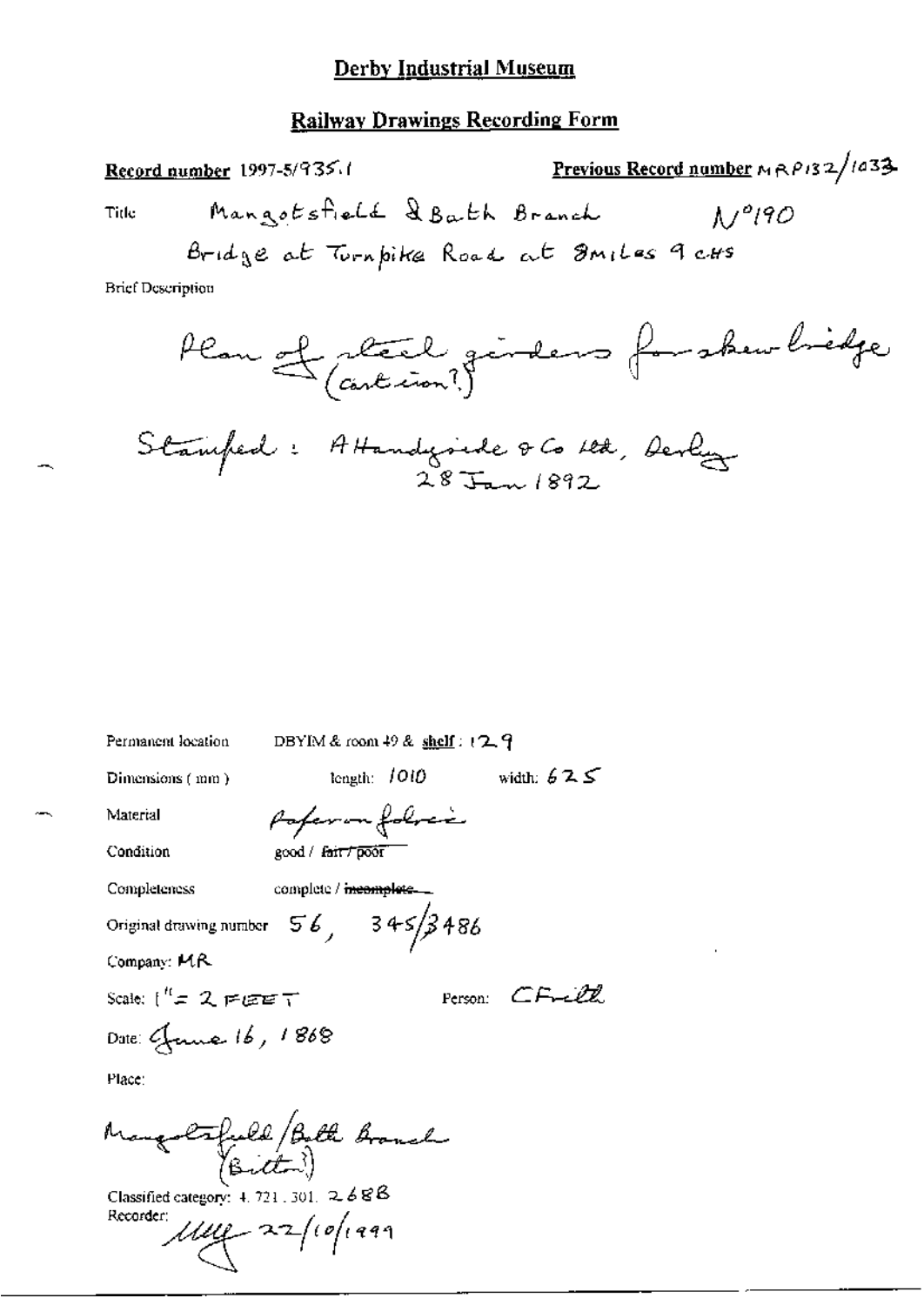# **Railway Drawings Recording Form**

Previous Record number MRP132/1033 Record number 1997-5/935.2 Mangolifield & Bath Branch Tille Bridge at Turnfield Road **Brief Description** Elevation orections of main girdens. Details retaining of components, Stamfed: Attendyside & Cohld Berly  $28$  Jan 1892

DBYIM & room 49 & shelf:  $129$ Permanent location width:  $655$ length:  $1010$  $Dimensions$  ( $ran$ ) Paper - folice Material good / fair / poor Condition complete / incomplete Completeness Original drawing number  $SS$ ,  $345/3486$ ,  $477$ Company: M R-Person:  $C$  function Scale:  $\int_0^{t_1} f(x) dx$  field if Date: June 26, 1868 Place: Mangoloficild / Bath Branch<br>(Bellon?)<br>Classified category: 4.721.301. 268B Recorder: lice 22/10/1229

Hrau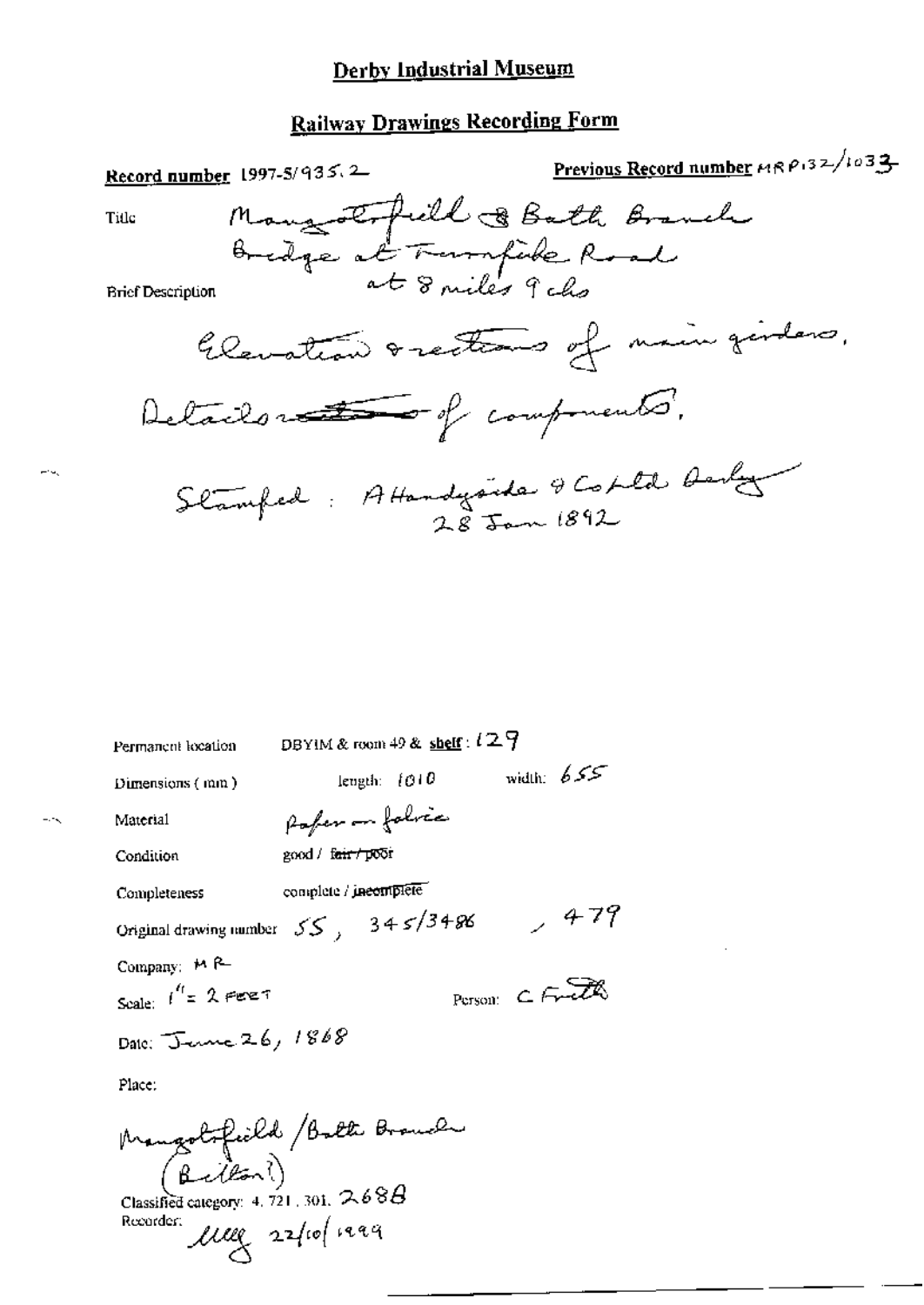# **Railway Drawings Recording Form**

## Record number 1997-5/270

Previous Record number mRP132/329-

Tide

**Brief Description** 



| Permanent location | DBYIM & room 49 & shelf: $70$                                                         |
|--------------------|---------------------------------------------------------------------------------------|
| Dimensions (mm)    | length; $875$ width: $665$                                                            |
| Material           | Paper on folose                                                                       |
| Condition          | good / क्षि <i>री</i> poor                                                            |
| Completeness       | complete / meomplete /                                                                |
|                    | Original drawing number $82 \times 111$ , $375$                                       |
| Company: $M \sim$  |                                                                                       |
|                    |                                                                                       |
|                    | Scale: $1'' = 30$ FEET Rear Ferson: $FWJ$<br>Date: $1'' = 2$ FEET getter<br>Many 1881 |
| Place:             |                                                                                       |
| Warnley            |                                                                                       |

Classified category: 4, 721, 301,  $\blacktriangleright$  26 88 Recorder 114 9-1-98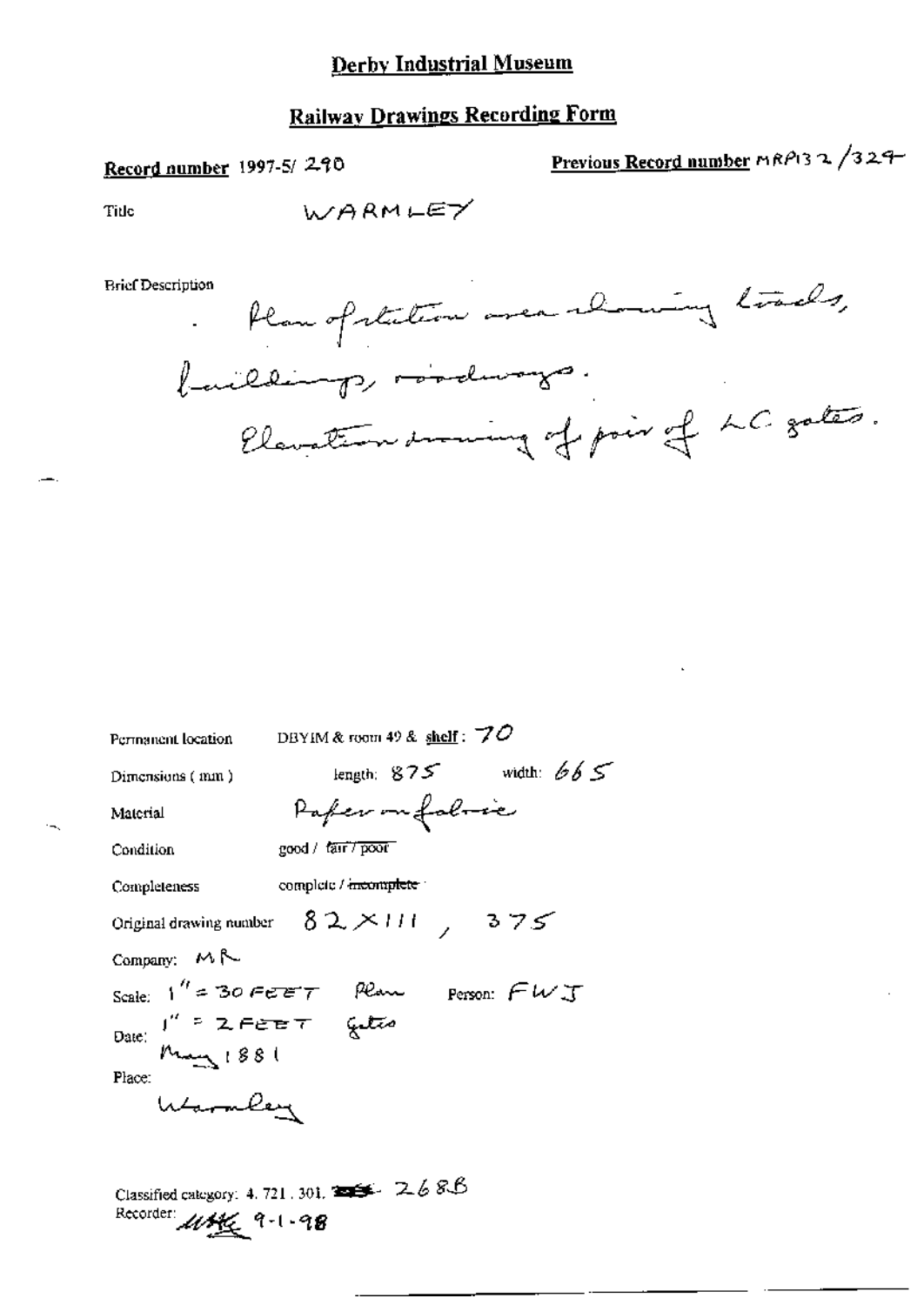# **Railway Drawings Recording Form**

# Record number 1997-5/4-66,

Previous Record number MRP132/518

Title

 $\sim$ 

 $\overline{\phantom{a}}$ 

**Brief Description** 

Horzoulat restion showing land profile, features oproposed elevation of track

| Permanent location                                                                                                                                                                                                                                   | DBYIM & room 49 & $\frac{\text{sheff}}{2}$ : 79                                               |              |
|------------------------------------------------------------------------------------------------------------------------------------------------------------------------------------------------------------------------------------------------------|-----------------------------------------------------------------------------------------------|--------------|
| Dimensions ( mm )                                                                                                                                                                                                                                    | length: $765$                                                                                 | width: $5/0$ |
| Material                                                                                                                                                                                                                                             | foper                                                                                         |              |
| Condition                                                                                                                                                                                                                                            | 200d / fan 7 poor                                                                             |              |
| Completeness                                                                                                                                                                                                                                         | complete / incomplete                                                                         |              |
| Original drawing number $\textsf{\textsf{MPB}}\, \textsf{3}$                                                                                                                                                                                         |                                                                                               | , 892        |
| Company: 四尺<br>Scale: $HOR12$ $\begin{pmatrix} 1 \\ 2 \end{pmatrix}$ = 2 $\begin{pmatrix} 1 \\ 2 \end{pmatrix}$ = 2 $\begin{pmatrix} 1 \\ 2 \end{pmatrix}$ = 2 $\begin{pmatrix} 1 \\ 2 \end{pmatrix}$ = 2 $\begin{pmatrix} 1 \\ 2 \end{pmatrix}$ = 7 |                                                                                               | Person:      |
| Date:                                                                                                                                                                                                                                                |                                                                                               |              |
| Place:<br>$IM44cH - 2M34cH$<br>Recorder:                                                                                                                                                                                                             | Mangolsfield to Bath<br>Classified category: 4, 721, 301, $4 \leq \leq 2.68B$<br>M4663/4/1998 |              |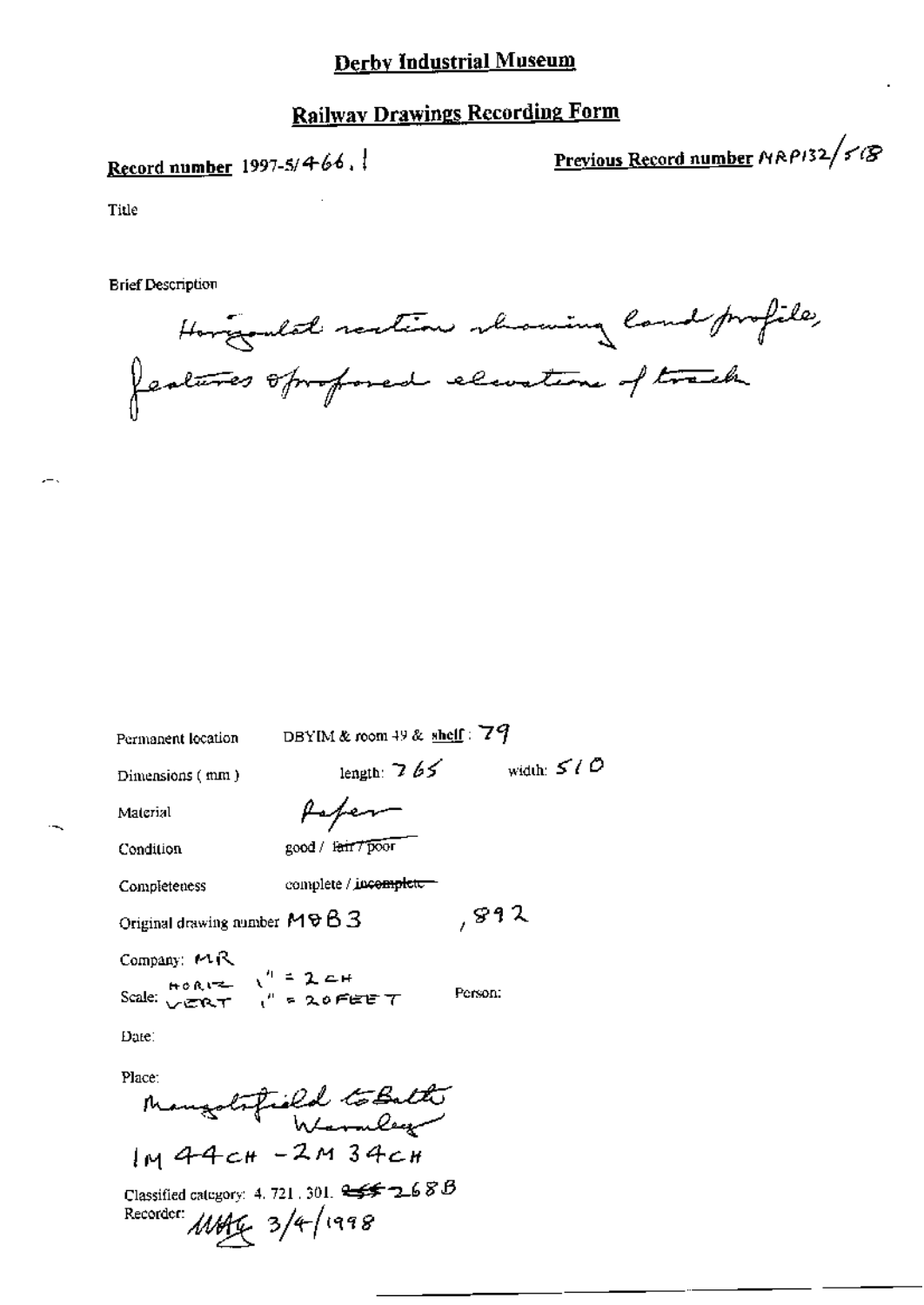# **Railway Drawings Recording Form**

# Record number 1997-5/ 4-66. 2

Previous Record number MR P13 2/078

Title

**Brief Description** 

Horzontal rection rhowing hand profile,

| Permanent location                                                                                     | DBYIM & room 49 & shelf: $79$                                  |              |
|--------------------------------------------------------------------------------------------------------|----------------------------------------------------------------|--------------|
| Dimensions (mm)                                                                                        | length: $765$                                                  | width: $570$ |
| Material                                                                                               | Hapen                                                          |              |
| Condition                                                                                              | sood / fair / poor                                             |              |
| Completeness                                                                                           | complete / <del>incomplete -</del>                             |              |
| Original drawing number $M \oplus B$ 4                                                                 |                                                                |              |
| Company $f \wedge f \sim$<br>Scale: $H^{\circ}$ RIZ $I'' = 2$ CH<br>Scale: $V$ energy $I'' = 2.0$ FEET |                                                                | Person:      |
| Date:                                                                                                  |                                                                |              |
| Place:                                                                                                 | Mangolofield to Bath                                           |              |
| 2м 34сн - 3м 24 сн                                                                                     |                                                                |              |
| Recorder:                                                                                              | Classified category: 4, 721, 301, x 5 2, 688<br>11069 3/4/1998 |              |

н.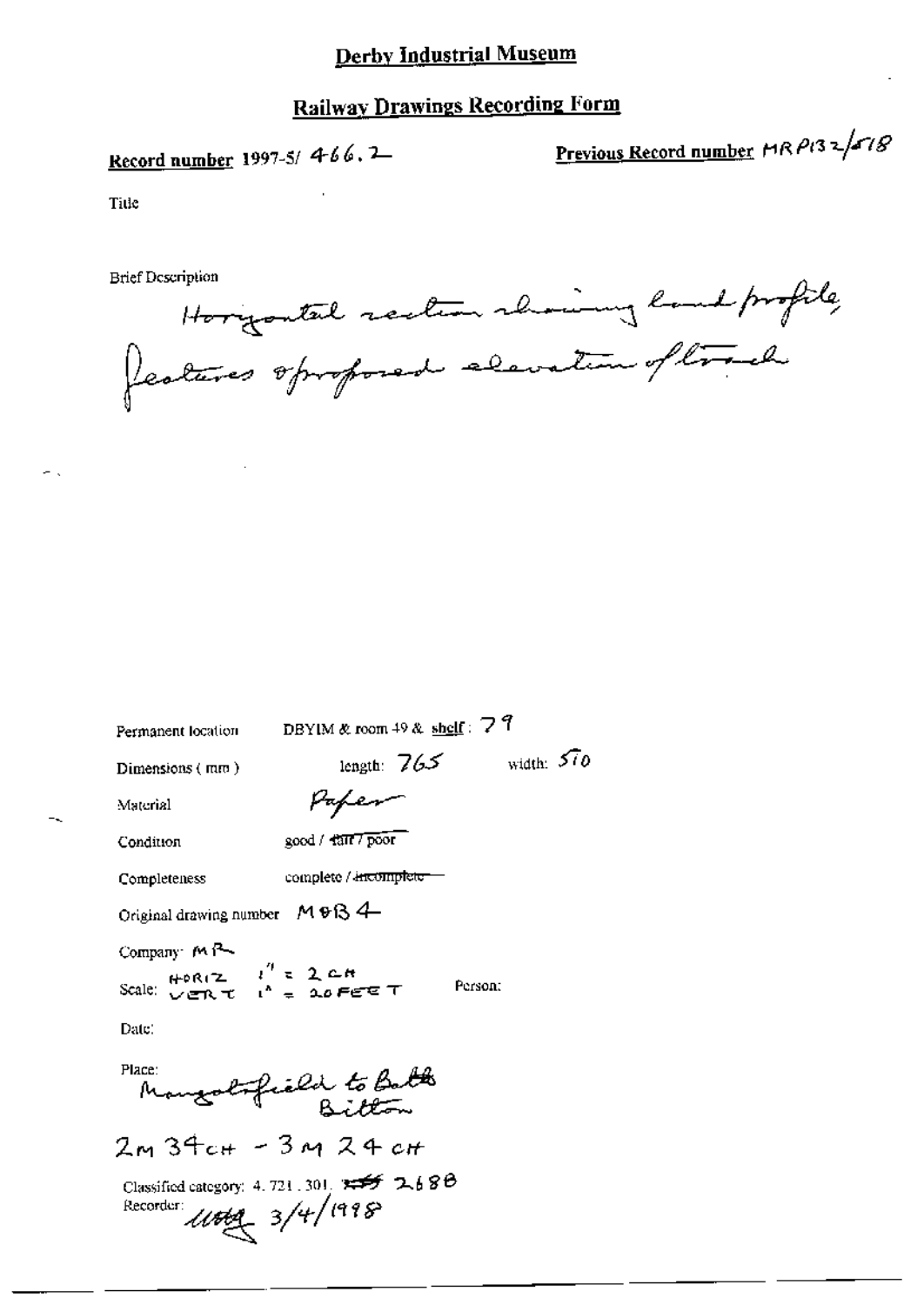#### **Railway Drawings Recording Form**  $4-66$ THREE Record number 1997-5/  $\overline{3}$  -  $\overline{5}$  -  $\overline{5}$  -  $\overline{5}$  -  $\overline{2}$  -  $\overline{6}$  -  $\overline{6}$  -  $\overline{2}$  -  $\overline{6}$  -  $\overline{2}$  -  $\overline{6}$  -  $\overline{2}$  -  $\overline{6}$  -  $\overline{2}$  -  $\overline{6}$  -  $\overline{2}$  -  $\overline{2}$  -  $\overline{6}$  -

Title

÷.

**Brief Description** 

Horizontal section showing land-profile,

| Permanent location                                                                  | DBYIM & room $49$ & shelf: $77$                                        |              |
|-------------------------------------------------------------------------------------|------------------------------------------------------------------------|--------------|
| Dimensions $($ mm $)$                                                               | leugth: $765$                                                          | width: $500$ |
| Material                                                                            | pope                                                                   |              |
| Condition                                                                           | good / dair / poor                                                     |              |
| Completeness                                                                        | complete / ipe <del>amplete-</del>                                     |              |
| Original drawing number $\uparrow$ + + $\uparrow$ 5                                 |                                                                        |              |
| Company: M R                                                                        |                                                                        |              |
| Scale: HORIZ $\begin{pmatrix} 4 & 2 & 0 & 1 \\ 1 & 2 & 0 & 1 \end{pmatrix}$<br>VERT | Person:                                                                |              |
| Date:                                                                               |                                                                        |              |
| Place:<br>$5m$ $7c$ $\mu$ $ 5m$ $74c$ $\mu$<br>Recorder: $\mu v_2$ 3/4/1998         | Mangotofield to Balt<br>Classified category: 4, 721, 301, $255$ 26 8 B |              |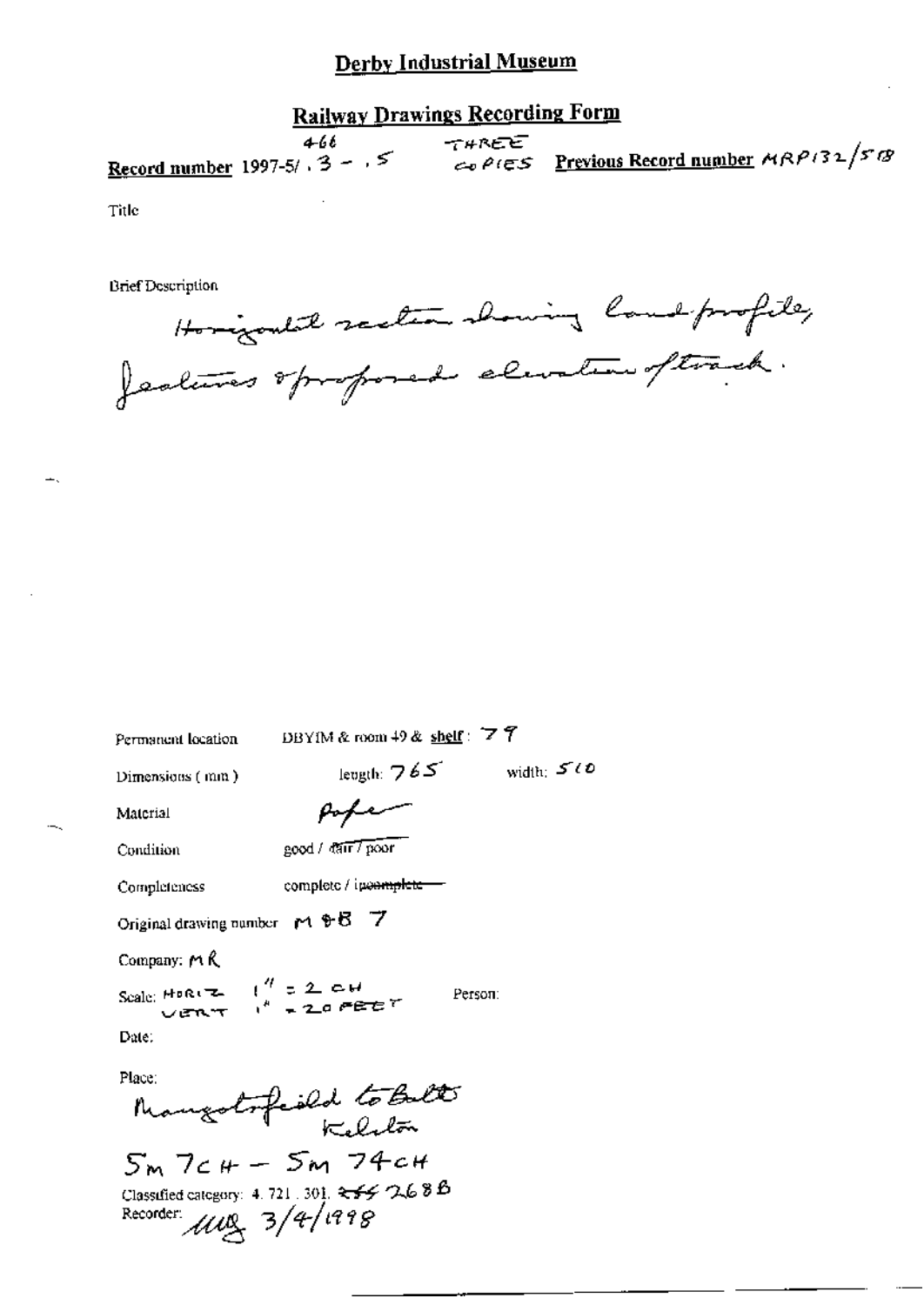# **Railway Drawings Recording Form** THREE

# Record number 1997-5/4-66.6 - . 8

COPIE SPrevious Record number MR P132/518

Title

**Brief Description** 

Hongsdat section showing land profile,

Permanent location

DBYIM & room 49 & shelf: 79

Dimensions (mm)

length:  $765$  width:  $510$ 

 $892$ 

Person:

Material

Condition

Completeness

complete / incomplete

Paper

good / fair / poor

Original drawing number  $M \oplus B S$ 

Company: MR

Scale:  $HOR17$   $\begin{array}{cc} & (1 & z & z & z & z \\ & & \searrow & z & z & z \\ & & & \searrow & z & z & z \end{array}$ 

Date:

Place: Margol Field to Batt

 $5m74cft - 6M64ct$ Classified category: 4.721.301. 255 269B Recorder: 1444 3/4/1998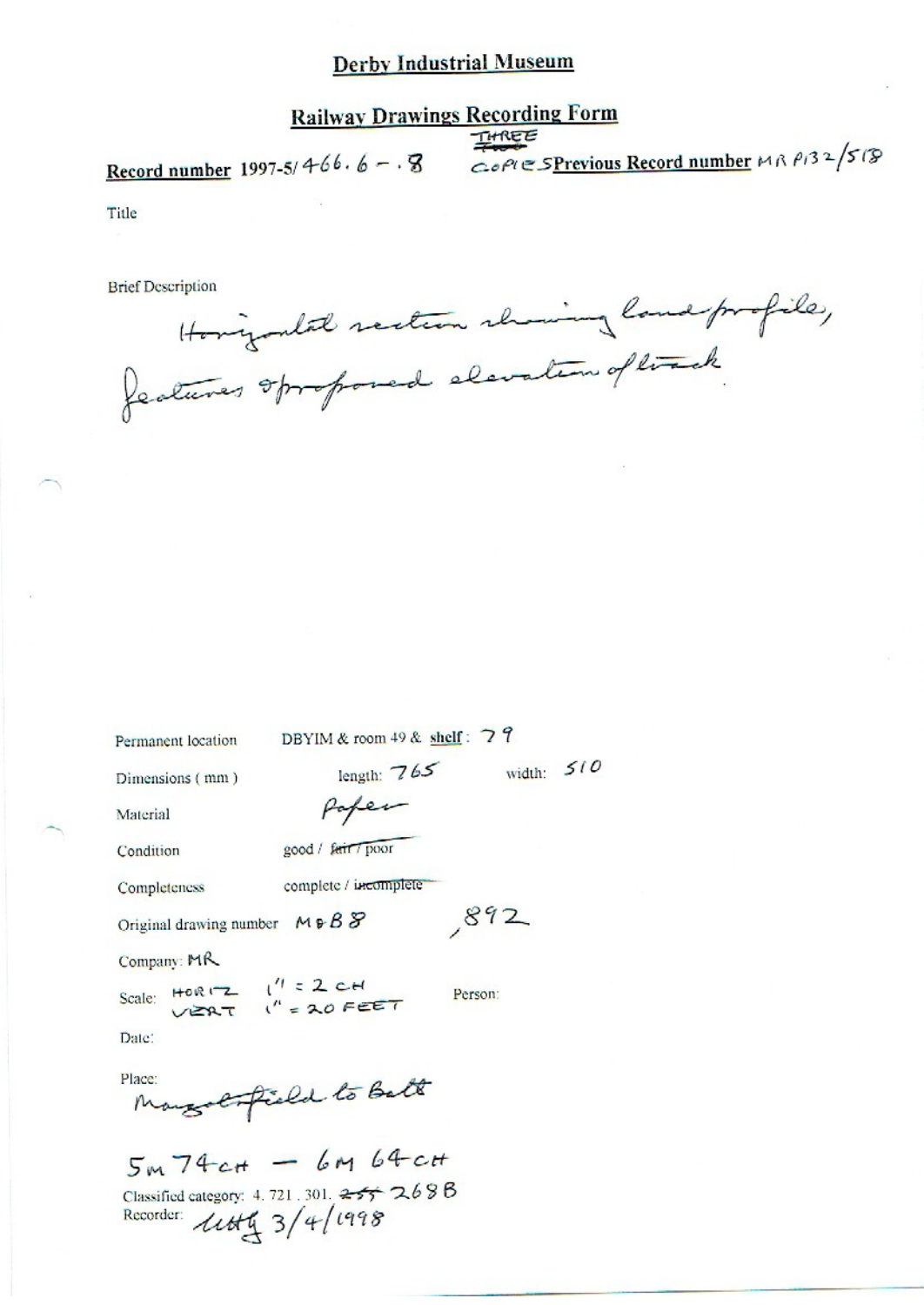## **Railway Drawings Recording Form**

FUVE COPIES Previous Record number MRP132/518 Record number 1997-5/ $466.9 - 13$ 

Tide

**Brief Description** 

Plan of proposed route with landaming fields, roads, mines, huilding etc. County of Somewest, Parish of Western, Landonnios: William Henry Rowell gove Laughow Gramville Diggle Hill, Charlotte Atelerley TPSpurancy. Report Flower Leir dec. Refsof FJBSpuring. WHSparning & Traslees<br>of Marriage rattlement.<br>Rev EBC Sparary. DBYIM & room  $49$  & shelf:  $27$ Permanent Incation width:  $5/0$ length:  $765$ Dimensions (mm) Material Asper Condition good / fe<del>ar / poor</del> complete / incomplete\* Completeness Original drawing number  $M \oplus B$  (  $O$ Company: MR Scale:  $1'' =$ Person: Date: Place: mongolafield to Both

 $7m54c+ - 8m445c+$ 

Classified category: 4, 721, 301, 255 269B Recorder: Utt 9 3/4/1998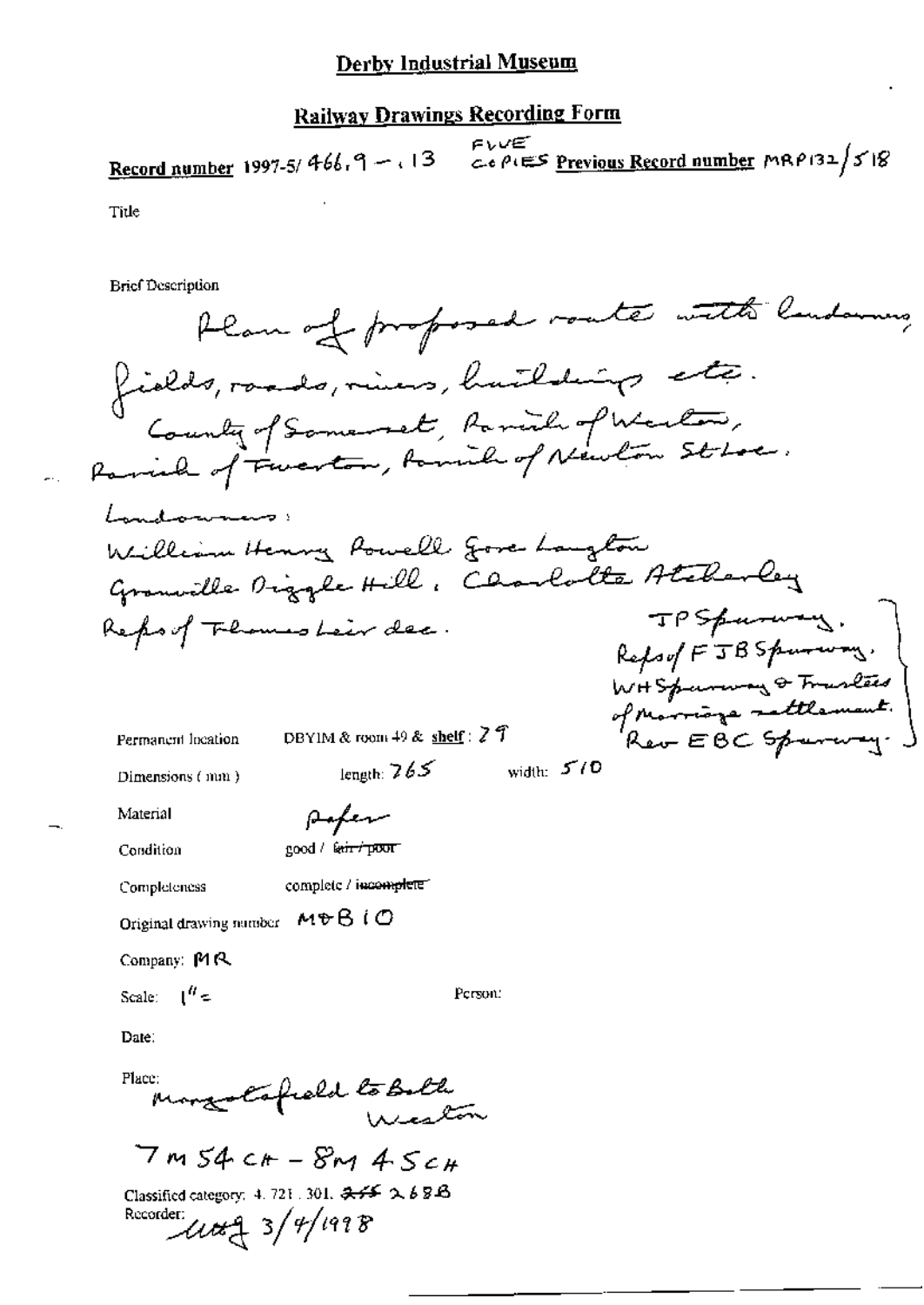## **Railway Drawings Recording Form**

**Previous Record number**  $MRP$  13 2/922 Record number 1997-5/83 9.1 MIONANO RAILWAY Tide MANGOTSFIELD AND BATH BRANCH LAND PLAN Plans showing full details of railway, roads, **Brief Description** buildings, waltercourses and land amour. County of Paril 25 Cover cheet DBYIM & room 49 & shelf: 124 Permanent location length:  $8/5$  width:  $540$ Dimensions  $(mn)$ Material Raper good / dair + poor -Condition complete / incomplete-Completeness Original drawing number Sheet Company: MR Scale:  $\int_{0}^{t} 2 \zeta dt$  attains PS Mc Collum<br>Entate Ayout Person:  $1905$ Date: Place:

Classified category: 4, 721, 301,  $2.68B$ Recorder:  $11/19/1999$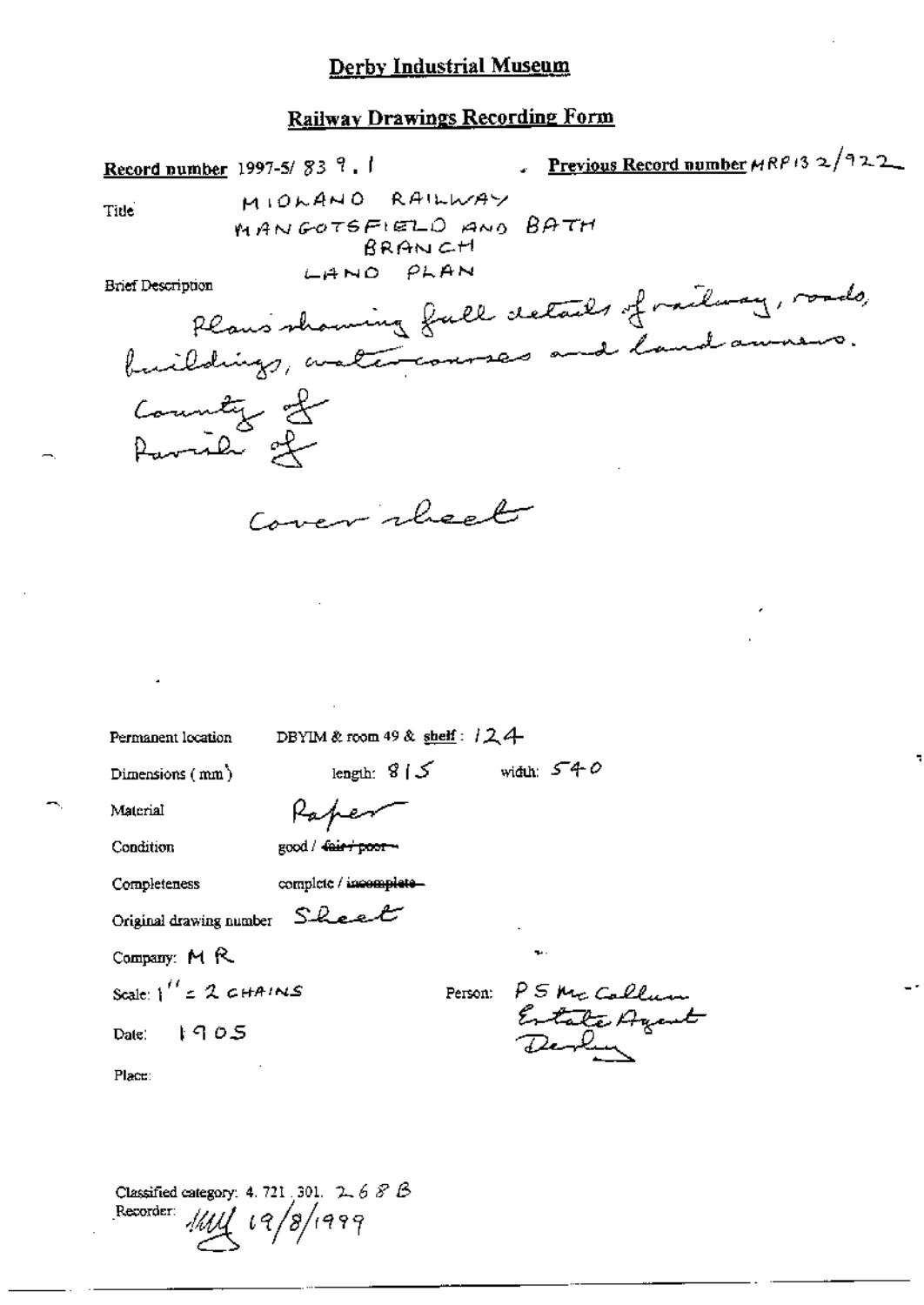Previous Record number  $HRPI32/922$ Record number 1997-5/83 9, 2 MIOLAND RAILWAY Title MANGOTSFIELD AND BATH BRANCH LAND PLAN Plans showing full details of railway, roads, **Brief Description** buildings, astercourses and land amers. County of Glomester. Paril 2 Siston. Mangols field South Sunction S.B. Landonmers: William Saunders. C.J.Whittuck. WBoult. EMonds. TPReterson. The Committee of Commoners of Siston Common.<br>John Schman: CHD C Burk. James Schman geographond. DBYIM & room 49 & shelf:  $124$ Permanent location length:  $\sqrt{3}$  |  $\leq$ width:  $540$ Dimensions (mm) Material Raper Condition good / <del>dair / poor -</del> complete / incomplete-Completeness Original drawing number Sheet Company: M R. Scale:  $1'' = 2$  chains PS Mc Callun Person: Entate Agent Date:  $1905$ Place: Mangolofield. Exterp-14MP Classified category: 4, 721, 301,  $268B$ Recorder:  $11/19/8/1999$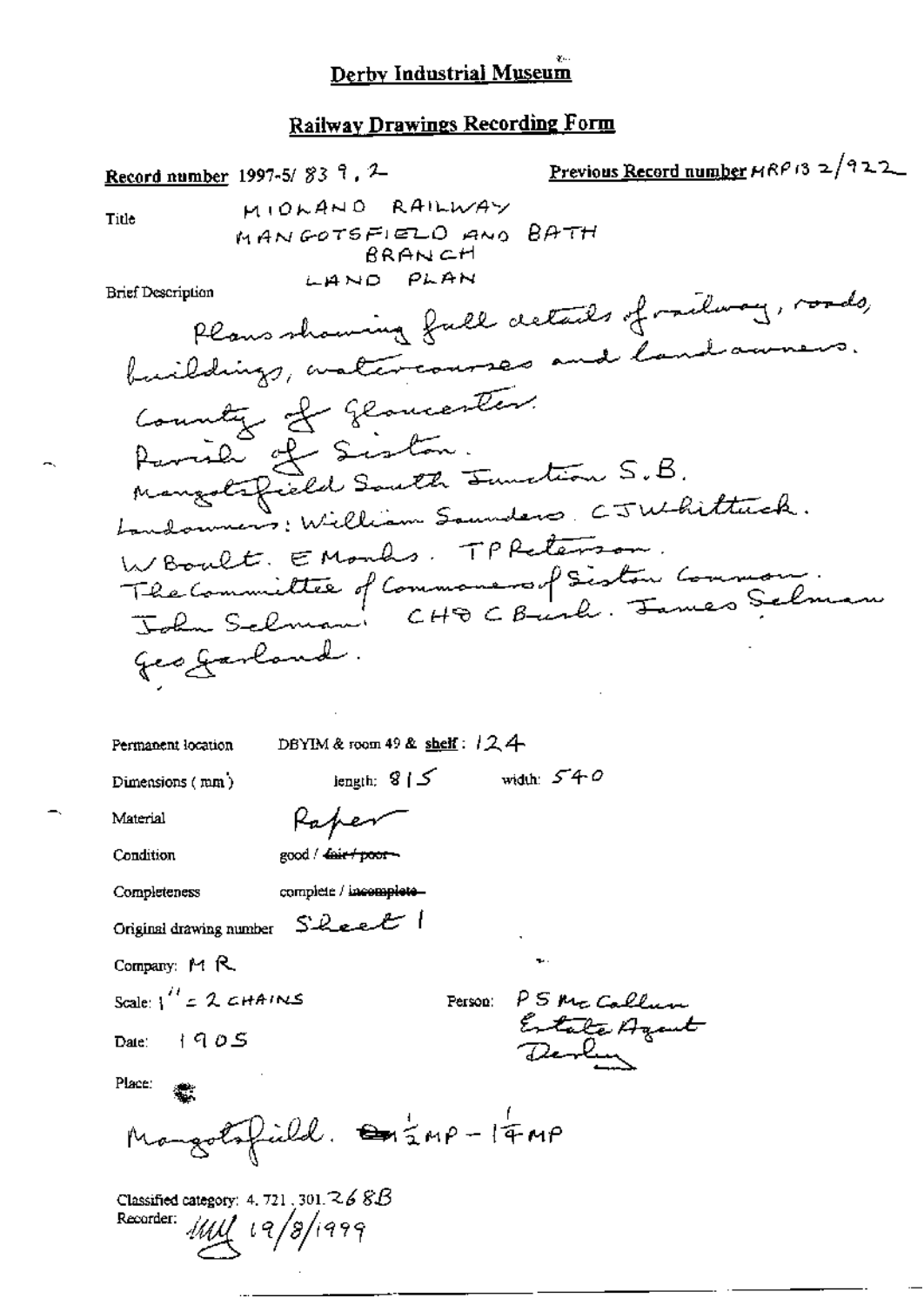Previous Record number MRP13 2/922 Record number 1997-5/839.3 MIOLANO RAILWAY Title MANGOTSFIELD AND BATH BRANCH LAND PLAN Plans showing full details of railway, roads, **Brief Description** buildings, watercourses and land anners. County of Glomenter Revise of Sister Warmley Station avec . GWR old tranway T.P. Reterson, G.W.R. WGColes & WBogelst Landowners: Thomas Francs. George Lacy. Solomon Fry. DBYIM & room 49 & shelf:  $124$ Permanent location length:  $9/5$ width:  $540$ Dimensions  $(mm)$ Paper Material good / fair / poor -Condition complete / incemplete. Completeness Original drawing number Sheet 2 Company: MR Scale:  $1''$  = 2  $CHAINS$ P5 Mc Callum Person: Entate Agent Date:  $1905$ Place: Warmley 1 & MP - 2MP Classified category. 4.721.301. A68B

Recorder:  $11/19/8/1999$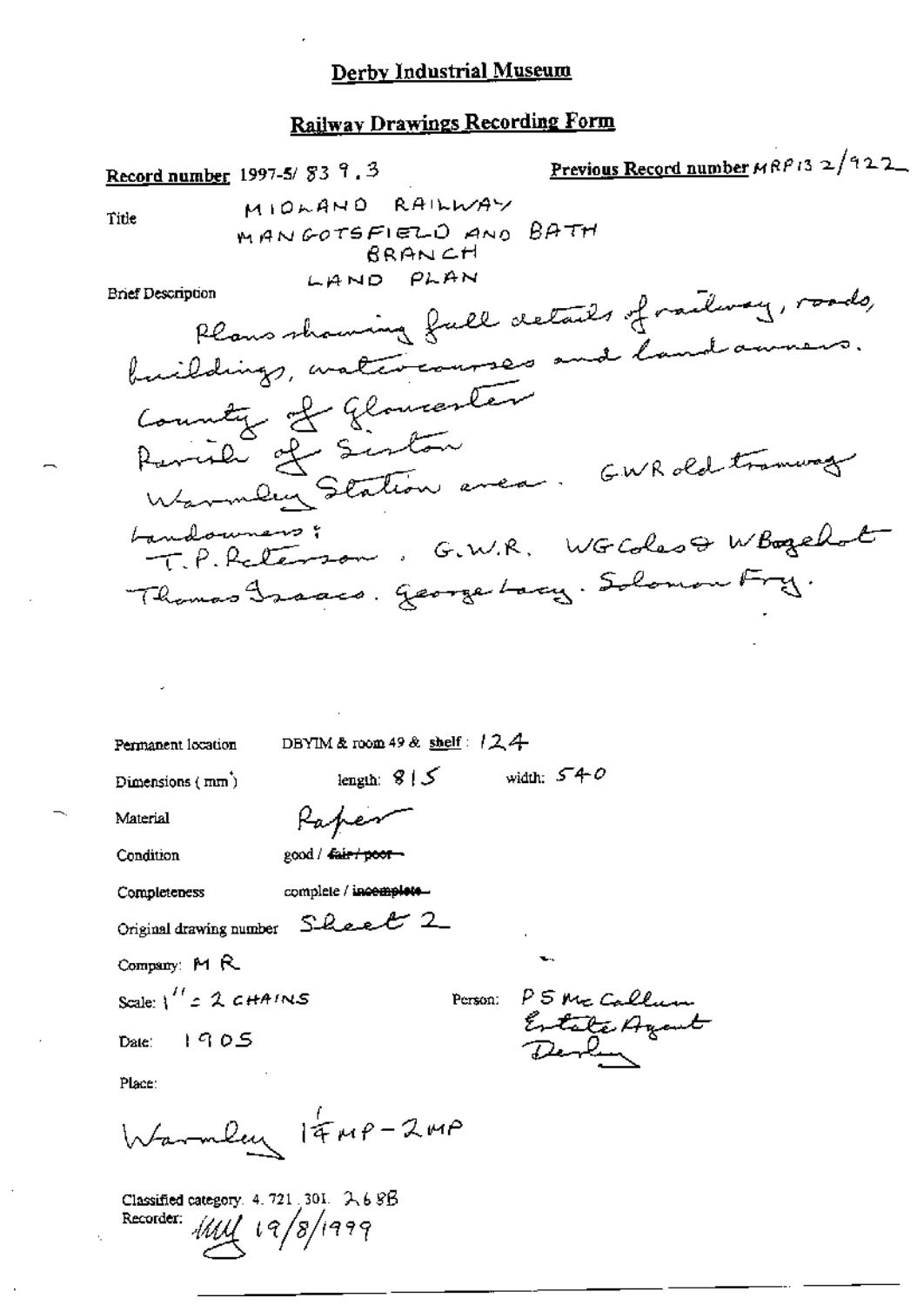#### **Railway Drawings Recording Form**

Previous Record number MRP132/922 Record number 1997-5/839.4-MIOLANO RAILWAY Title MANGOTEFIELD AND BATH BRANCH LAND PLAN Plans showing fall details of railway, roads, **Brief Description** buildings, antercourses and land owner Country of Gloucester Parish of Bitton Landowners Solomon Fry. HBroughton. George Ollis. Samuel Leav. James Baron. Reuben Jeffevies.<br>Daniel Barc. Geo Oldland, CWTBurk. RL Jefferices. Wutsters, ThosWelers. John Oliver. WWQ JFlower. Edwin gay. ALBrise. A Sheppard. DBYIM & room 49 & shelf:  $124$ Permanent location width:  $540$ length:  $815$ Dimensions (mm) Raper Material good / fair+poor~ Condition complete / incomplete-Completeness Original drawing number Sheet 3 Company:  $M \, R$ Scale:  $1'' = 2$  c HAINS PSMECallum Person: Extate Agent  $1905$ Date: Place:  $2MP - 2F + MP$ 

Classified category: 4, 721, 301,  $\mathbb{Z}$ ,  $\beta$ ,  $\beta$ ,  $\beta$ Recorder:  $\mathcal{U} \mathcal{U} \mathcal{U}$  19/8/1999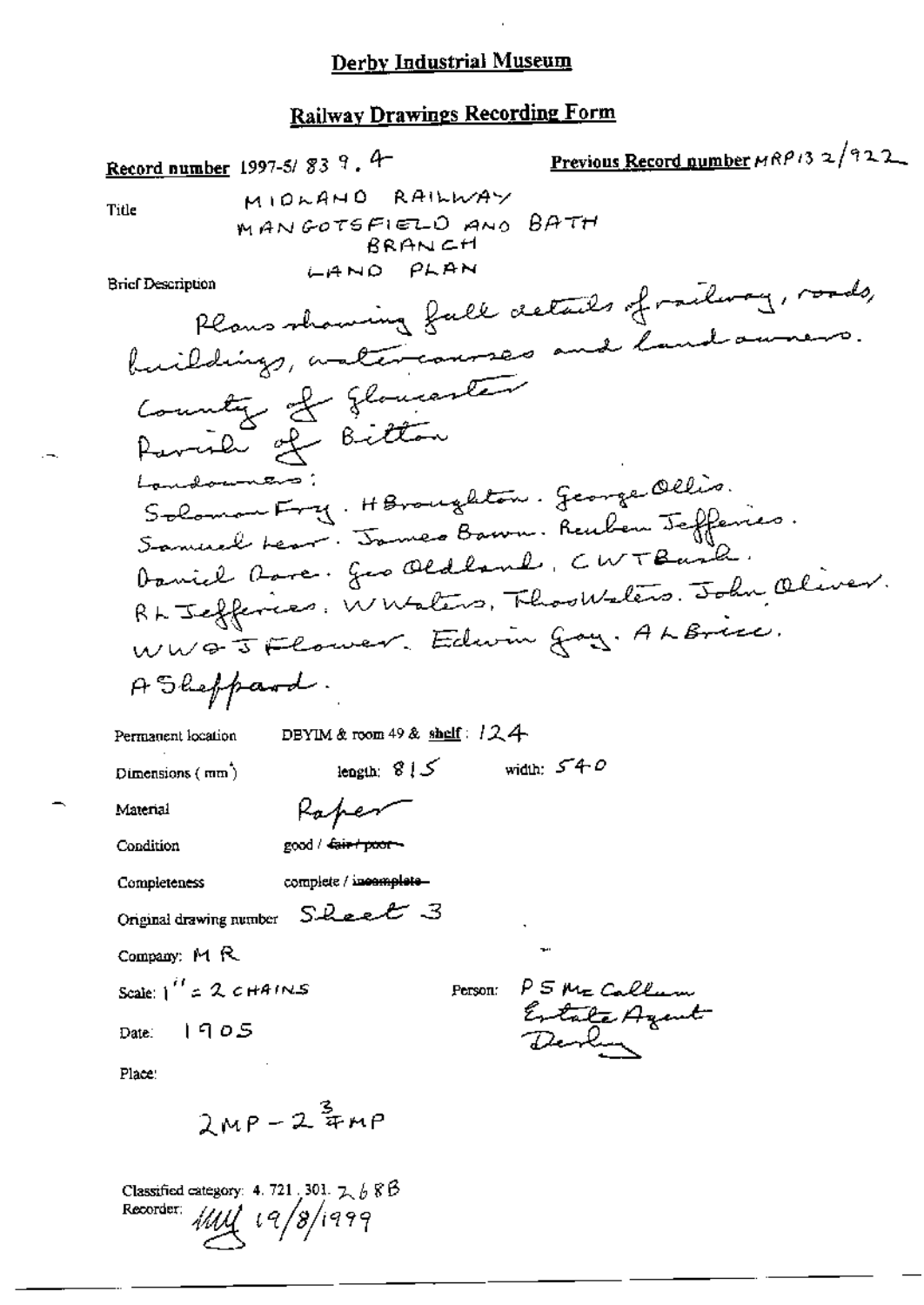Previous Record number HRP13 2/922 Record number 1997-5/839,5 MIOLAND RAILWAY Title MANGOTSFIELD AND BATH BRANCH flows showing full details of railway, roads, LAND PLAN **Brief Description** buildings, untercourses and land away Country of Gloucenter Parrill of Bitton Landoumers: R.L. Jefferries. Beurganien Hall.<br>Elizabeth Hicho. R.Hall. TOHHall. Samuel Calford. WSounders. Samuel @ Sarah Hall. Thos Instruge. JShort, unstelless Musical, glomarter CC. Eliza Shaffard, William Robinson, France Highs. Ann Fudge. Elizabeth Hollin. G.W.R. Mores Short, WW dittuck. Rev WPA Campbell. camber 5 waithech. DBYIM & room 49 & shelf: 124 Permanent location length:  $8/5$  width:  $540$ Dimensions (mm) Paper Material Condition ... good / Cair / poor -complete / incomplete. Completeness Original drawing number Sheet 4 Company: M R Scale:  $1'' = 2$  cHAINS PSMcCallum Person: Entate Agent  $1905$ Date: Place:  $2^{\frac{3}{4}mp - 3\frac{1}{4}mp}$ Classified category 4. 721 . 301. 2.689 Recorder:  $11/19/8/1999$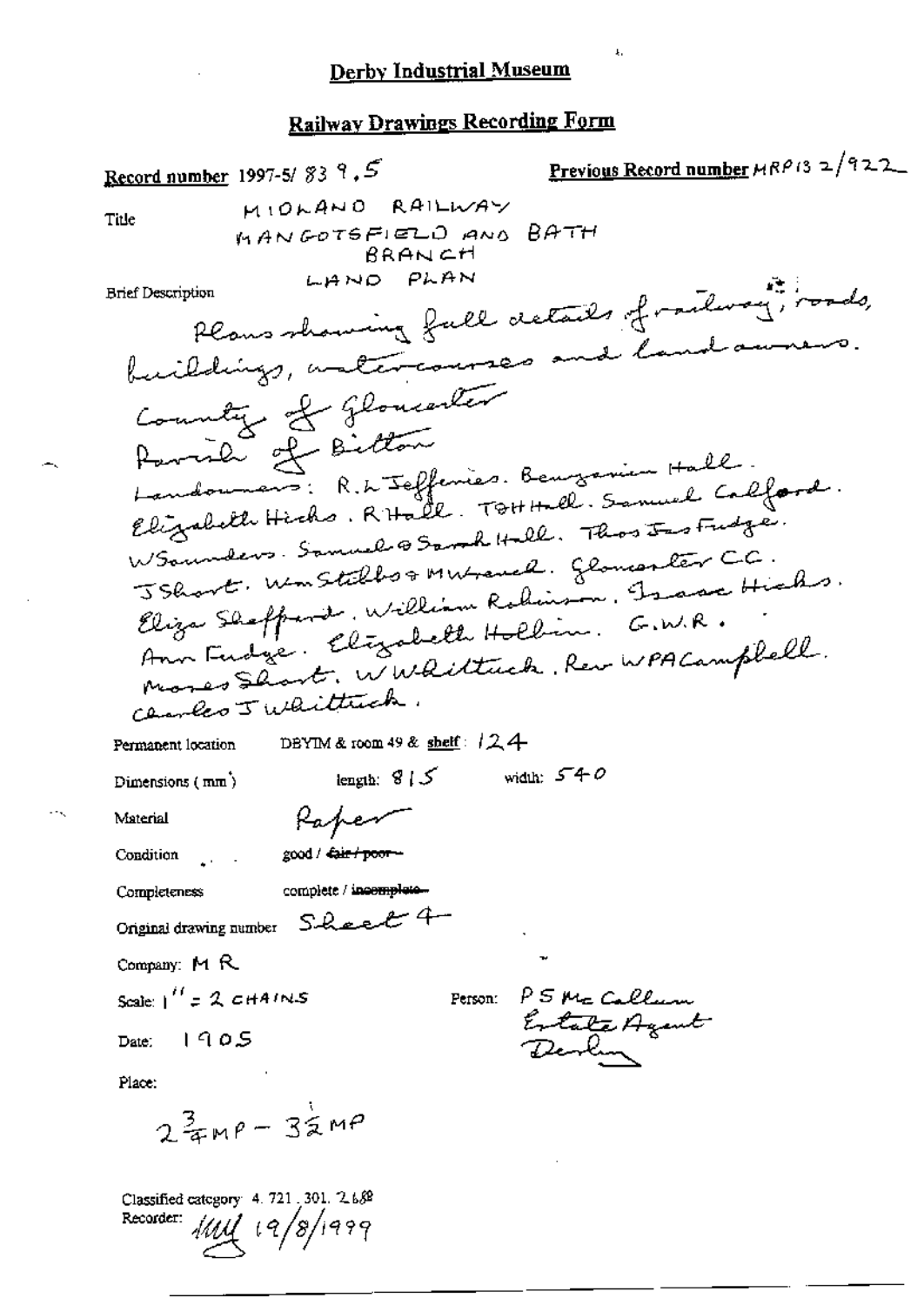Previous Record number  $MRP$  (3 2/922) Record number 1997-5/839.6 MIORANO RAILWAY Title MANGOTSFIELD AND BATH BRANCH LAND PLAN Plans showing full details of railway, roads, **Brief Description** buildings, activisations and land anners County of Gloucester Paris of Betton. bandonners: Aaron Brain: Oxphae de Roben.<br>Clarles 5 Whitteck. Tweite. JBStanley: Miss Martin. Elizabeth Holling Sir TFFreemantte.<br>Juristiach. HN Ellacombe. Thomas Marritt. Thomas Sealey. ن اليوم DBYIM & room 49 & shelf:  $124$ Permanent location length:  $\mathcal{G}$  |  $\mathcal{S}$ width:  $540$ Dimensions  $(mn)$ Raper Material good / Cair / poor -Condition complete / incomplete-Completeness Original drawing number Sheet S Company: MR Scale:  $1^{H} = 2 \text{ GHz}$  MS PSMECallum Person: Entreta Agent Date: 1905 Place: Bitton 33MP-44MP Classified category 4. 721, 301.  $2.68B$ Recorder:  $11/19/1999$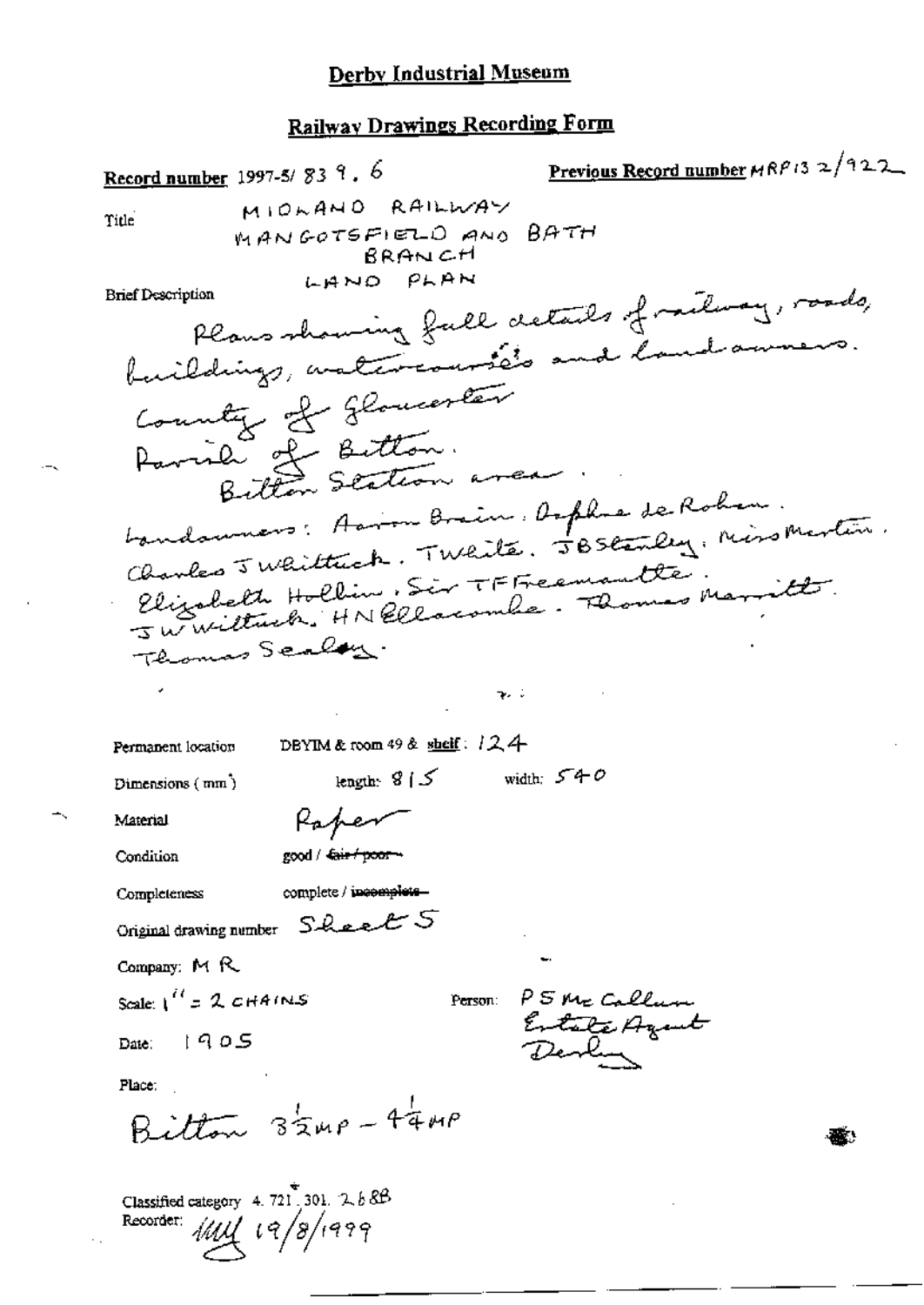# **Railway Drawings Recording Form**

| Record number 1997-5/83 9. $\frac{7}{7}$                 | Previous Record number HRP 13 2/922           |
|----------------------------------------------------------|-----------------------------------------------|
| MIOLANO RAILWAY<br>Tiue                                  |                                               |
| MANGOTSFIELD AND BATH<br>BRANCH                          |                                               |
| LAND PLAN<br><b>Brief Description</b>                    |                                               |
|                                                          | Plans showing full details of railway, roads, |
| buildings, watercourses and land anne                    |                                               |
| Country of Gloricanter                                   |                                               |
| Parish of Bitton                                         |                                               |
|                                                          |                                               |
| Landaumens:<br>Thomas Scalig. John Munro.                |                                               |
| Rev HT Ellscombe. JBSEanley                              |                                               |
| Jw naitheach                                             |                                               |
|                                                          |                                               |
|                                                          |                                               |
|                                                          |                                               |
| DBYIM & room 49 & shelf : $124$<br>Permanent location    |                                               |
| ك! length: كا<br>Dimensions $(mn)$                       | width: $540$                                  |
| Rahen<br>Material                                        |                                               |
| Condition<br>good / cair / poor-                         |                                               |
| complete / incomplete.<br>Completeness                   |                                               |
| Original drawing number $S$ -Lee+ 6                      |                                               |
| Company: $M R$                                           |                                               |
| Scale: $1'' \approx 2$ CHAINS                            | Person: P5 Mc Callum<br>Entate Agent          |
| 1905<br>Date:                                            |                                               |
| Place:                                                   |                                               |
| $44\pi$ MP - $5MP$ .                                     |                                               |
|                                                          |                                               |
| Classified category: 4, 721, 301, 2, 4, $\overline{S}$ B |                                               |

Classified category: 4.721.501.001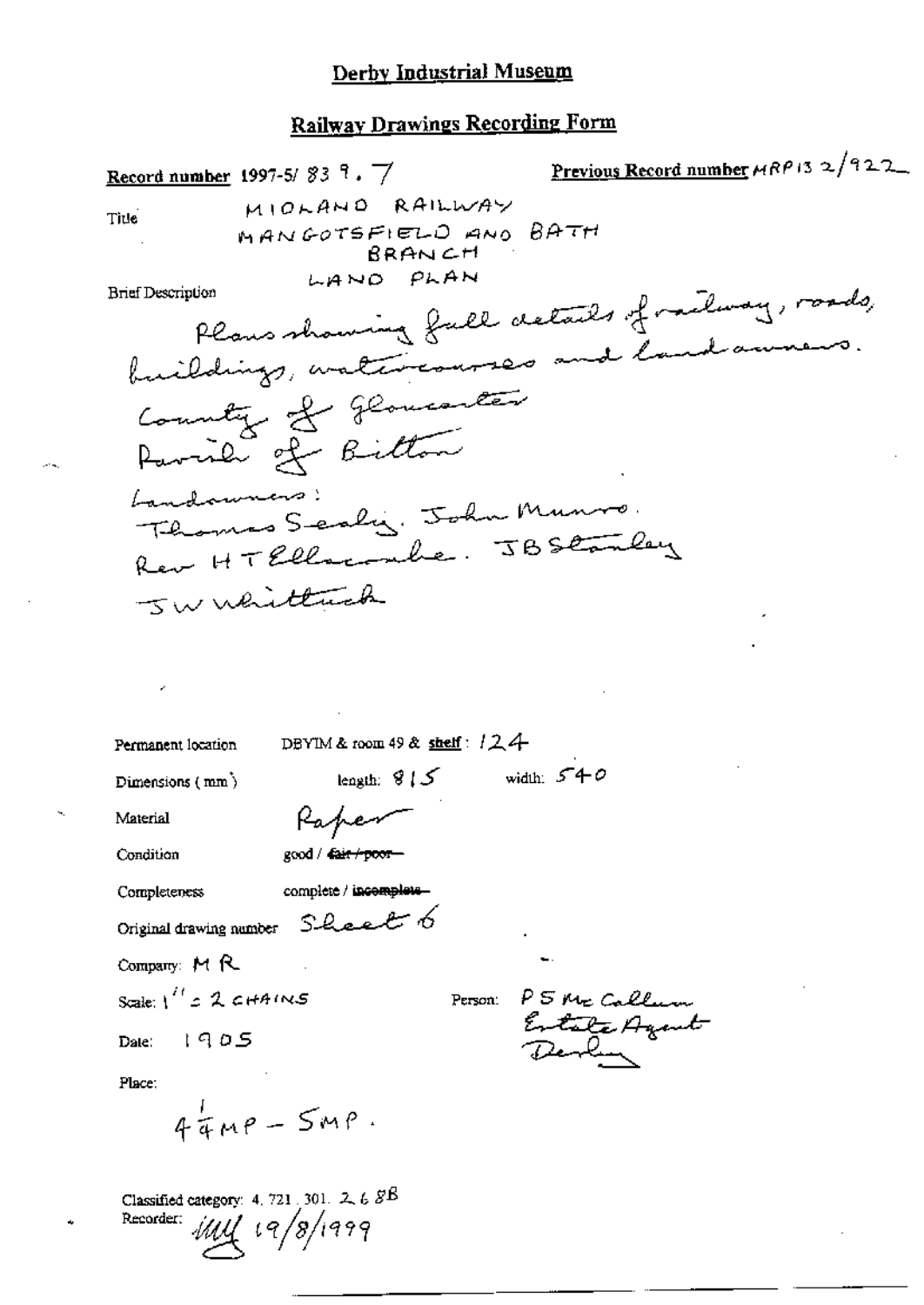Previous Record number HRP13 2/922 Record number 1997-5/839.8 MIOLAND RAILWAY Title MANGOTSFIELD AND BATH BRANCH LAND PLAN Plans showing full details of railway, roads, **Brief Description** buildings, antercourses and land anners. County of Glacenter. Somerset. Parrill of Bilton. Saltford boundaries : JW Waittuck. JBStanley Rew HT Ellscombe. Arthur Helfs. Jerom Harvey Trust. Rev JBBDovelow. LESmer. Reir Wir Clarke Willaford. EW Batchellor. DBYIM & room 49 & shelf: 124 Permanent location  $\sim 2$ width:  $540$ length:  $3!5$ Dimensions  $(mn)$ Raper Material good / daier poor-Condition complete / incomplete-Completeness Original drawing number Sheet 7 Company:  $M$   $R$ Scale:  $1''$  = 2  $CHAINS$ PSMcCollum Person: Entate Agent  $1905$ Date∶ Place:  $5mp-54mp$ Classified category 4, 721, 301,  $2.688$ Recorder:  $\frac{d}{d\mu}$  19/8/1999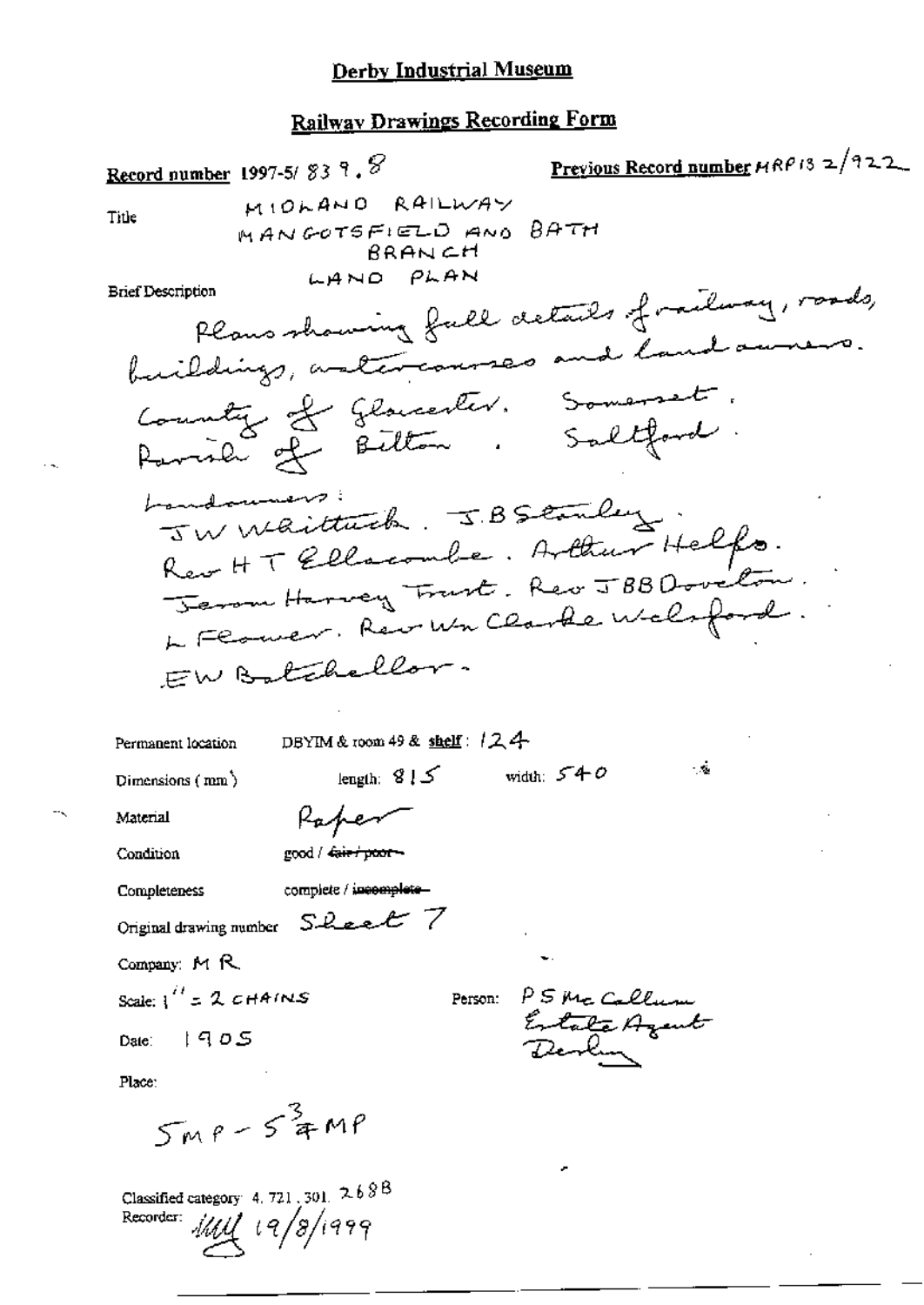Previous Record number  $HRP$ 13 2/922 Record number 1997-5/839.9 MIOLAND RAILWAY Tide MANGOTSFIELD AND BATH  $\beta$ RAN $\in$ H LAND PLAN Plans showing full details of railway, roads, **Brief Description** buildings, watercourses and land awne County of Somerset. Parise of Kelston. Landowners: Rein EW Batcheller, FT Cuddon LFCower. Rev JBBDovelow. WHH Hollorook. Rev Wm Clarke Wilsford. AM Jones. Rev F 5 Royalon, Sir Jahn Neeld. DBYIM & room 49 & shelf:  $124$ Permanent location width:  $540$ length:  $S \mid S$ Dimensions (mm) Raper Material good / cair / poor -Condition Completeness complete / incomplete... Shoet 8 Original drawing number Company:  $M$   $R$ Scale:  $1''$  = 2  $CHAINS$ PSMcCollum Person: Entate Agent  $1905$ Date: Place: Kelston  $5\frac{3}{4}$ up -  $5\frac{1}{2}$ up Classified category: 4, 721, 301,  $2.68B$ Recorder:  $\mathcal{U}\mathcal{U}\mathcal{U}$  19/8/1999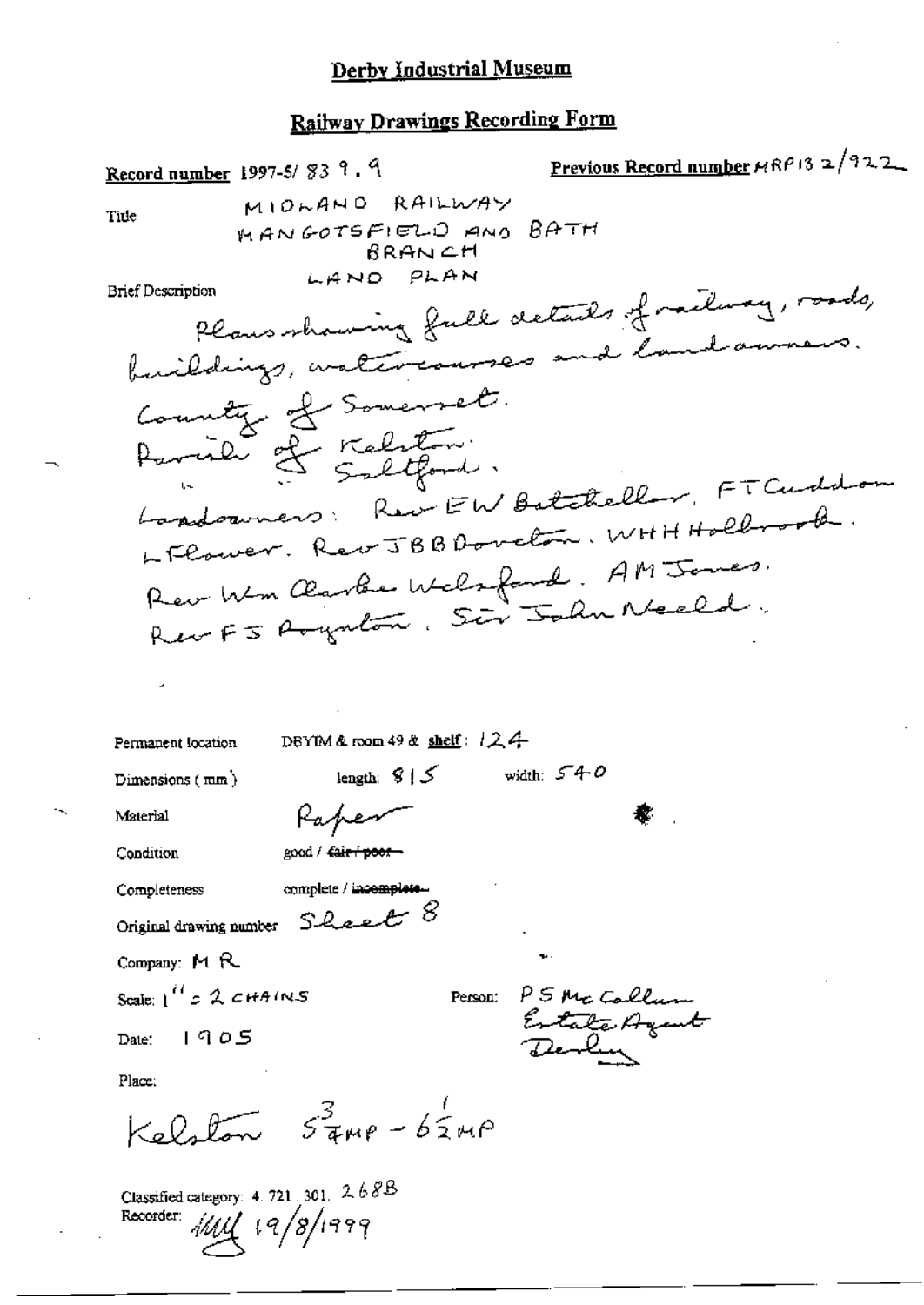#### Railway Drawings Recording Form  $\mathbf{v}^{\mathrm{r}}$

Previous Record number MRP 13 2/922 Record number 1997-5/83 9, 10 MIOLAND RAILWAY Title MANGOTSFIELD AND BATH **BRANCH** LAND PLAN Plans showing full details of mailway, roads, Brief Description buildings, watercourses and land awners. Country of Somerset Parish of Keleton Landouners: Sir John Neeld

С. DBYIM & room 49 & shelf: 124 Permanent location length:  $915$ width:  $540$ Dimensions  $(mn)$ Paper Material Condition good / Cair+poor-Completeness complete / incomplete. Sheet 9 Original drawing number Company: MR PS McCollum<br>Entate Agent<br>Denlin Scale:  $1'' = 2$  cHAINS Person:  $1905$ Date: Place:  $\frac{1}{2}MP-7$   $4MP$ Classified category 4, 721, 301,  $2-68B$ 

Recorder:  $111/19/1999$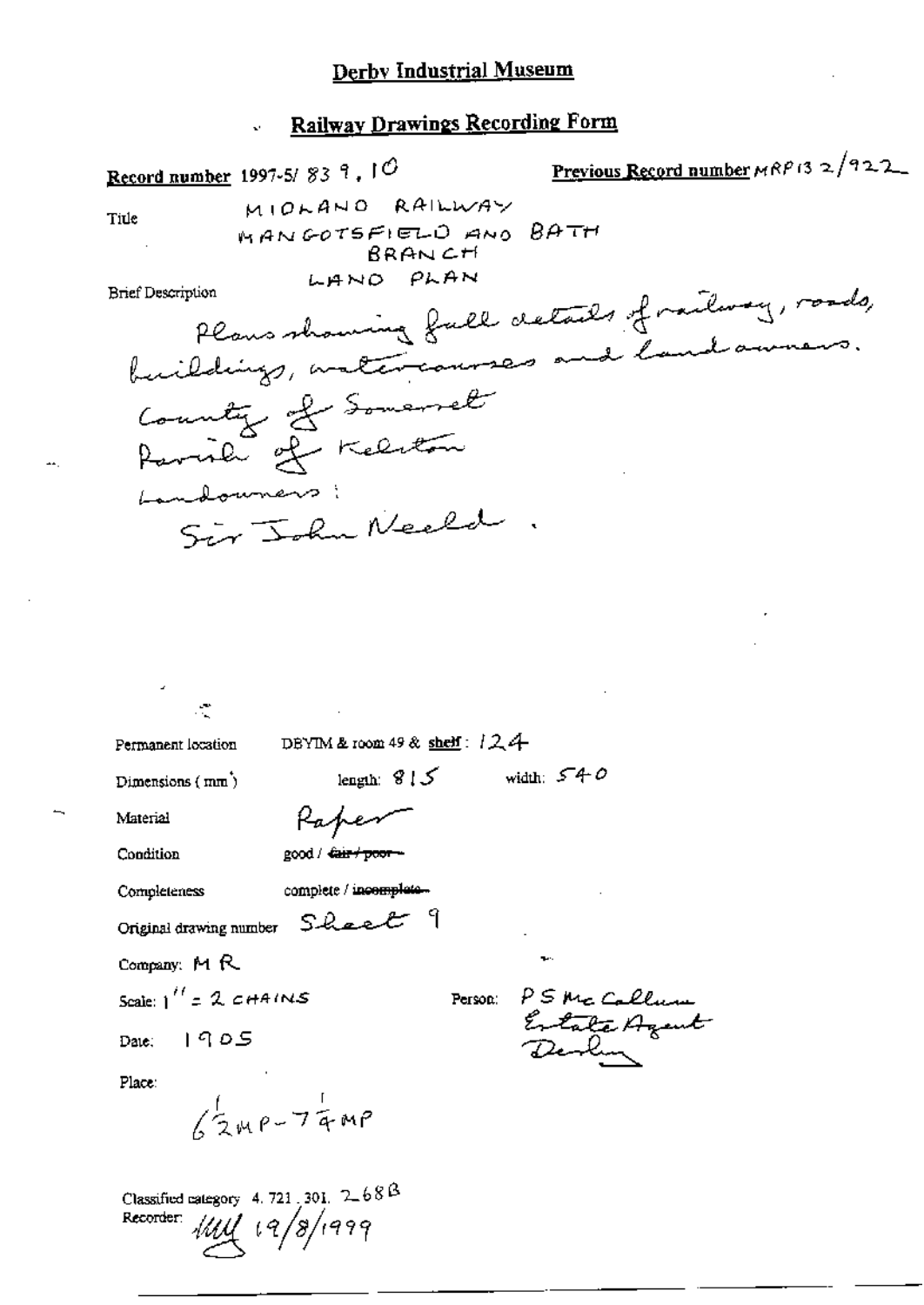Previous Record number MRP13 2/922 Record number 1997-5/839, 11 MIOLAND RAILWAY Title MANGOTSFIELD AND BATH BRANCH LAND PLAN Plans showing full details of railway, roads, **Brief Description** buildings, watercourses and land ammens. Country of Somement Parish of Kelston.<br>La Newton St Loe. Landowners: Sir John Neeld. Wm H Rowell Gore Langton. DBYIM & room 49 & shell: 124 Permanent location iength:  $8/5$ width:  $540$ Dimensions (mm) Raper Material Condition good / Cair / poorcomplete / incomplete-Completeness Original drawing number Sheet 10 Company: MR Scale:  $1''$  = 2 c HAINS PSMECallum Person: Entate Agent  $1905$ Date: Place:  $7\pi M\rho - 8MP$ Classified category: 4, 721, 301,  $268B$ 

Recorder: *illul* 19/8/1999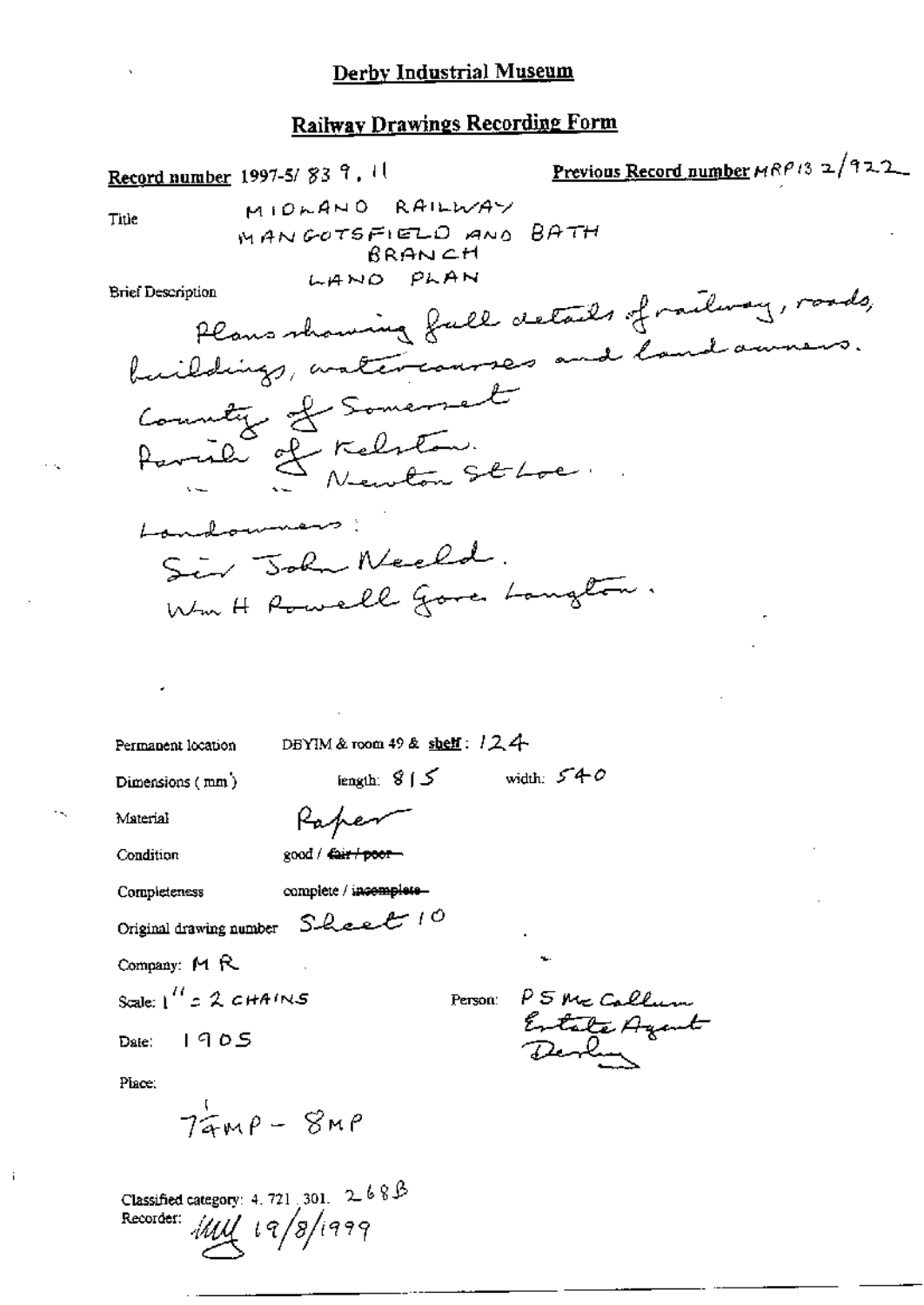Previous Record number HRP 13 2/922 Record number 1997-5/839.12 MIDLAND RAILWAY Title MANGOTSFIELD AND BATH  $BRAMCH$ LAND PLAN **Brief Description** Plans showing full details of railway, roads, buildings, watercourses and land ammens. Country of Somerset Paris de Newton Stroe Twent  $\ddot{\phantom{1}}$ Laudoumers: Wm It Powell Gove Longton. Henry Oliver. Juriltalise DBYIM & room 49 & shelf:  $124$ Permanent location length:  $8/5$  width:  $540$ Dimensions  $(mn)$ Raper Material Condition good / Cair+poor-Completeness complete / incomplete Original drawing number Sheet 11 Company:  $M$   $R$ Scale:  $1''$  = 2  $CHAINS$ P5 Mc Callum Person. Entate Agent  $1905$ Date: Place:  $8me-8\frac{3}{4}me$ Classified category: 4. 721, 501,  $2.68B$ Recorder:  $\mathcal{U}\mathcal{U}\mathcal{U}$  19/8/1999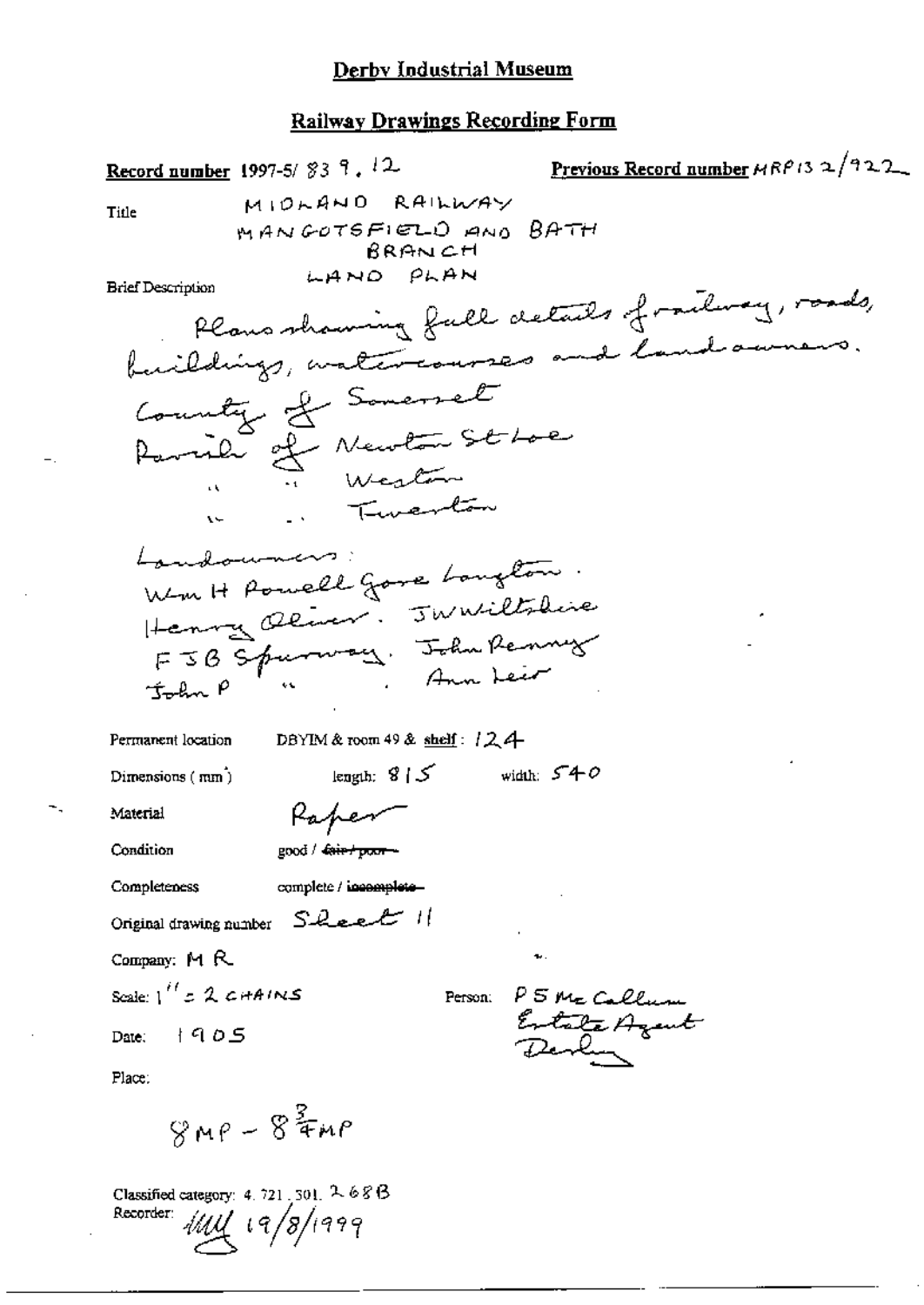Previous Record number HRP13 2/922 Record number 1997-5/83 9, 13 MIOLAND RAILWAY Title MANGOTSFIELD AND BATH BRANCH LAND PLAN Plans showing full details of railway, roads, **Brief Description** buildings, anteriouses and land awners. County of Somerset Parish 25 Marton. Werton Station area Landonners: 2 Lair. Bath Beweng Co. JTFryar. John PSpummy. GBRMWiltsline, Humphrey Mills<br>FJB Remman. Whencer. RJAtcherlay.<br>Giles Remman. Henry Oliver. Thomas Wyatt. JVaughan. DBYIM & room 49 & shelf:  $124$ Permanent location length:  $815$  width:  $540$ Dimensions (mm<sup>3</sup>) Raper Material Condition good / dair / poorcomplete / incomplete-Completeness Original drawing number Sheet 12 Company: MR PSMcCollum Scale:  $1'' = 2$  cHAINS Person: Entate Agent<br>Denhu  $1905$ Date. Place: Weston 83 pmp - 92MP Classified category: 4.721.301. 2.68B

Recorder:  $11/19/8/1999$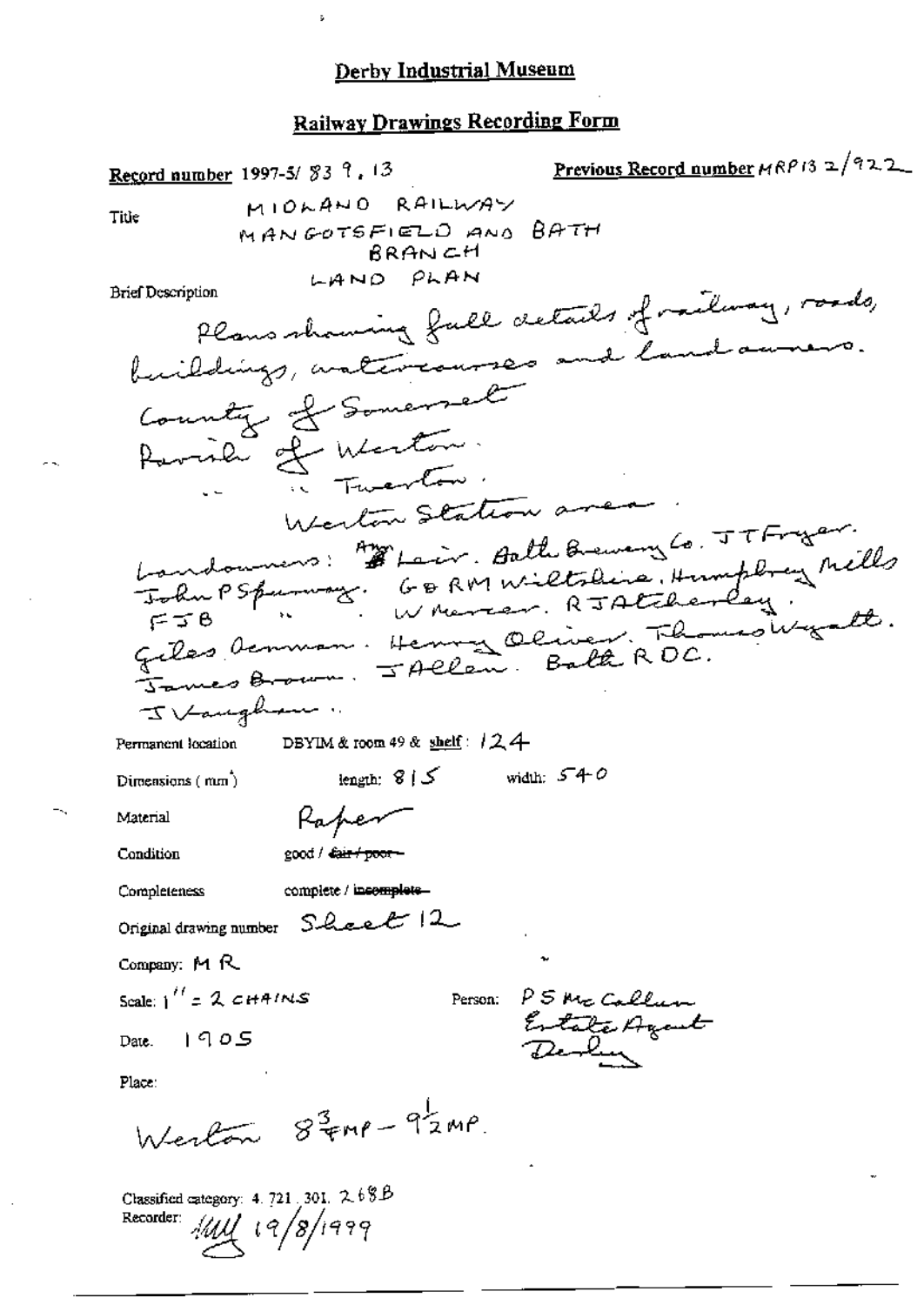# Railway Drawings Recording Form

Previous-Record number  $MRP$ 13 2/922 Record number 1997-5/839, 14-MIOLANO RAILWAY Title MANGOTSFIELD AND BATH BRANCH LAND PLAN Plans showing full details of railway, roads, **Brief Description** buildings, watercourses and land owners. Country of Someret. Balti Station area. Parril 2 Marton Jakobal 200 Landowners: DBYIM & room 49 & shelf:  $124$ Permanent location length:  $915$ width:  $540$ Dimensions  $(mn)$ Material Paper Condition good / <del>Cair / poor -</del> Completeness complete / incomplete-Original drawing number Sheet 13 Company: MR PS Mc Callum Scale:  $1^{11}$  = 2 = HAINS Person: Estate Agent  $1905$ Date: Place: Batte 92MP - 104April

Classified category: 4. 721, 301.  $268B$ Recorder: 1414 19/8/1999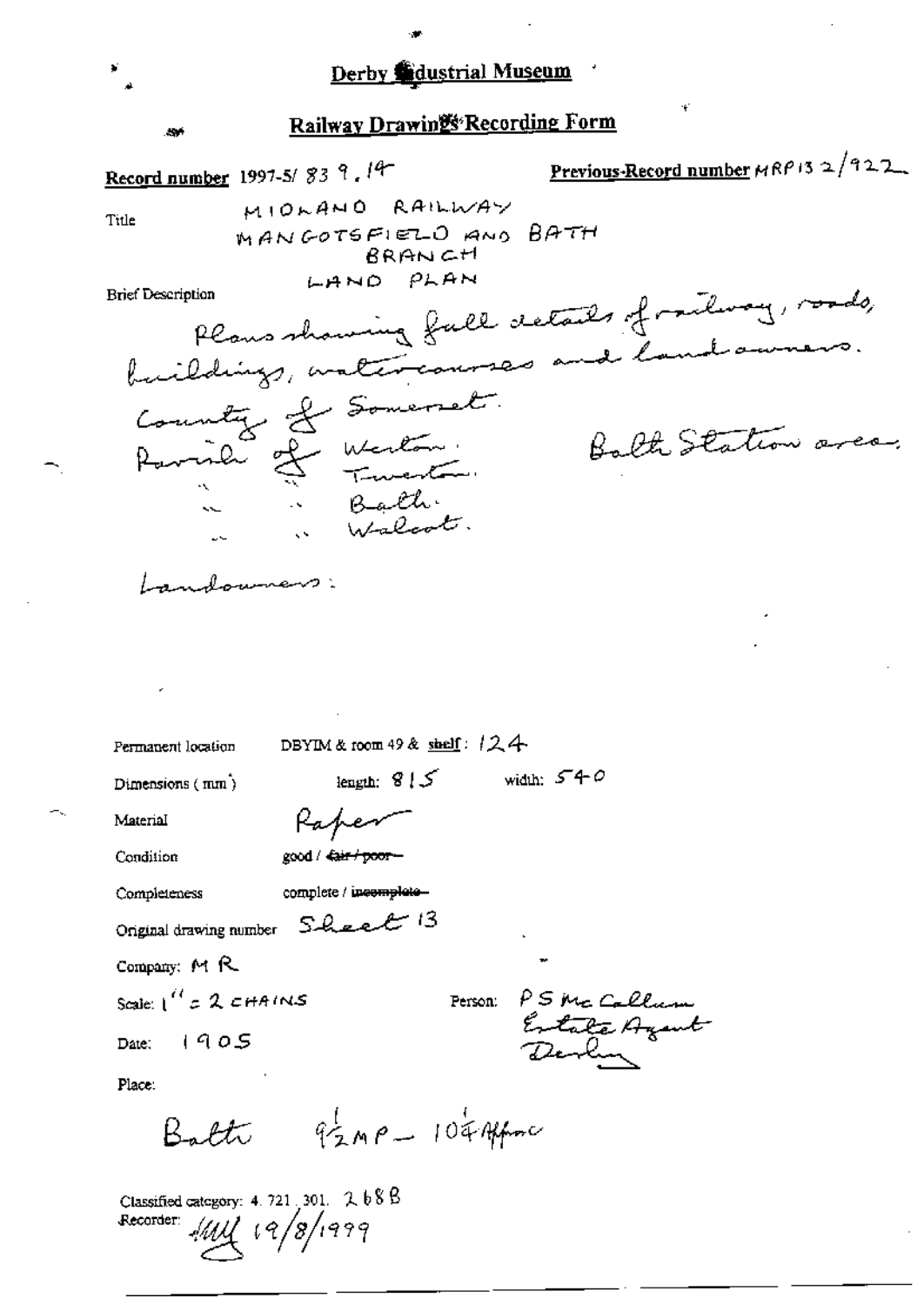## **Railway Drawings Recording Form**

### Record number 1997-5/225

Previous Record number  $MRP(32/256)$ 

Title

 $-1$ 

**Brief Description** 

Plan of tracks through states

| DBYIM & room 49 & shelf: $\oint$ $\oint$<br>Permanent location                                                           |  |  |
|--------------------------------------------------------------------------------------------------------------------------|--|--|
| width: $68.5$<br>length: $860\,$<br>Dimensions (mm)                                                                      |  |  |
| Paper on folvic<br>Material                                                                                              |  |  |
| Condition<br><u>200d / Файс Аввот"</u>                                                                                   |  |  |
| Completeness<br>complete / i <del>ncomplete =</del>                                                                      |  |  |
| 92<br>Original drawing number                                                                                            |  |  |
| Company: MR                                                                                                              |  |  |
| Scale: $\left(1'' = 40$ FEET $\right)$<br>Person:                                                                        |  |  |
| Date: .                                                                                                                  |  |  |
| $\begin{bmatrix} \frac{B+L}{B+L} \end{bmatrix}$<br>veston<br>Place:                                                      |  |  |
| Classified category: 4, 721, 301, $\rightarrow$ 5 $\rightarrow$ 6 8 $\beta$<br>Recorder:<br>$\mu_{\mathcal{P}}$ 14-11.97 |  |  |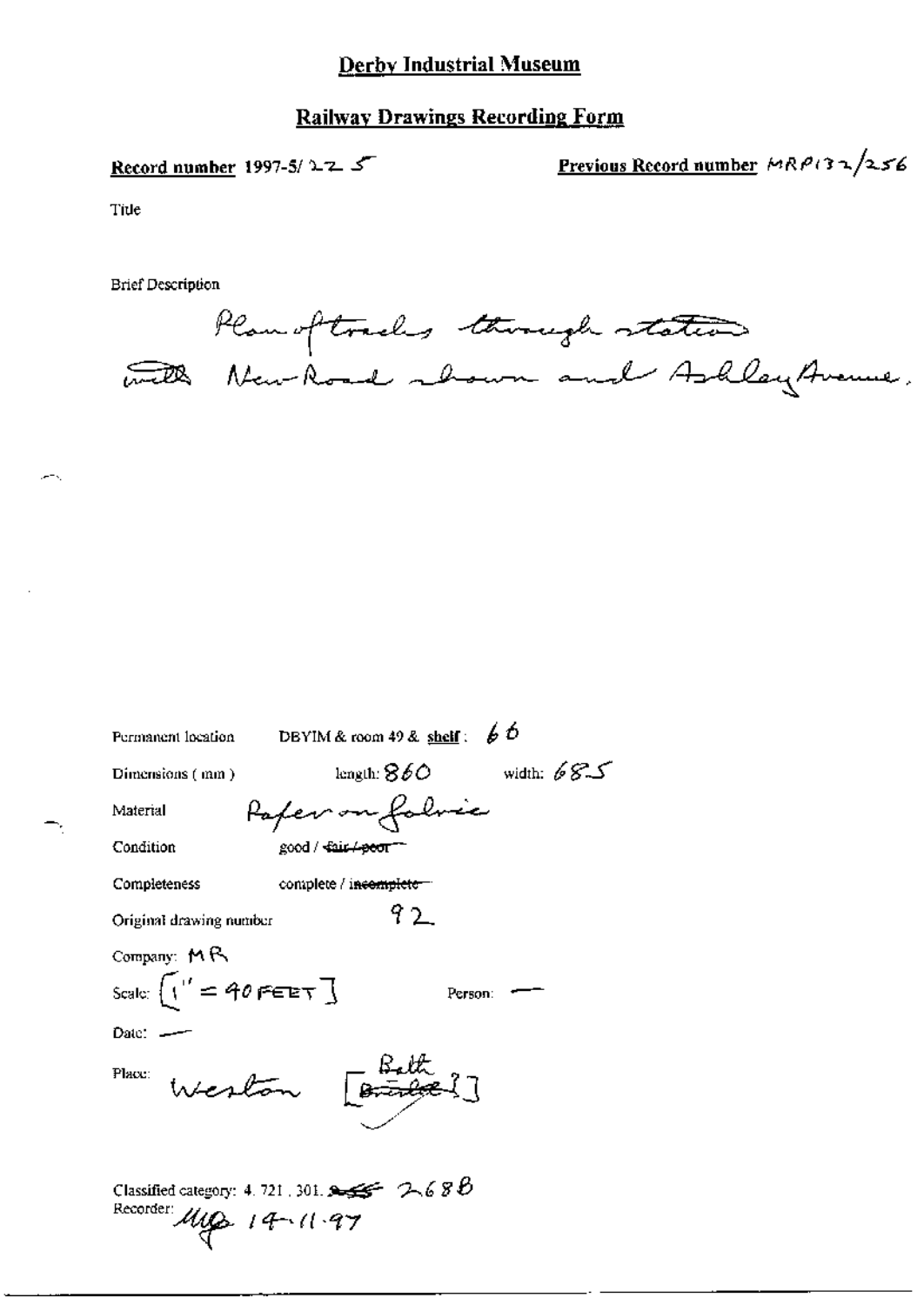# **Railway Drawings Recording Form**

Record number 1997-5/ $82.5.1 - .4$ MIDLAND RAILWA Title MANGOTSFIELD AND B

**Brief Description** 

Iroundo.

Permanent location

DBYIM & room 49 & shelf: /0-0

Â.

Dimensions (nm)

Material

щ.

Condition

Paper Chin!

Completeness

complete / incomplete -

Original drawing number  $309/3477$  ,  $828$ 

Company: MA

Scale:  $1^{H_{\phi}}$  40FEET

Person:

length:  $\neg$  40 width:  $\angle 0 \angle$ 

Date:

Place:

Walcol, Bath

Classified category: 4.721.301. 2.68 B.<br>Recorder:  $\sqrt{16t} = 2.9/7/1997$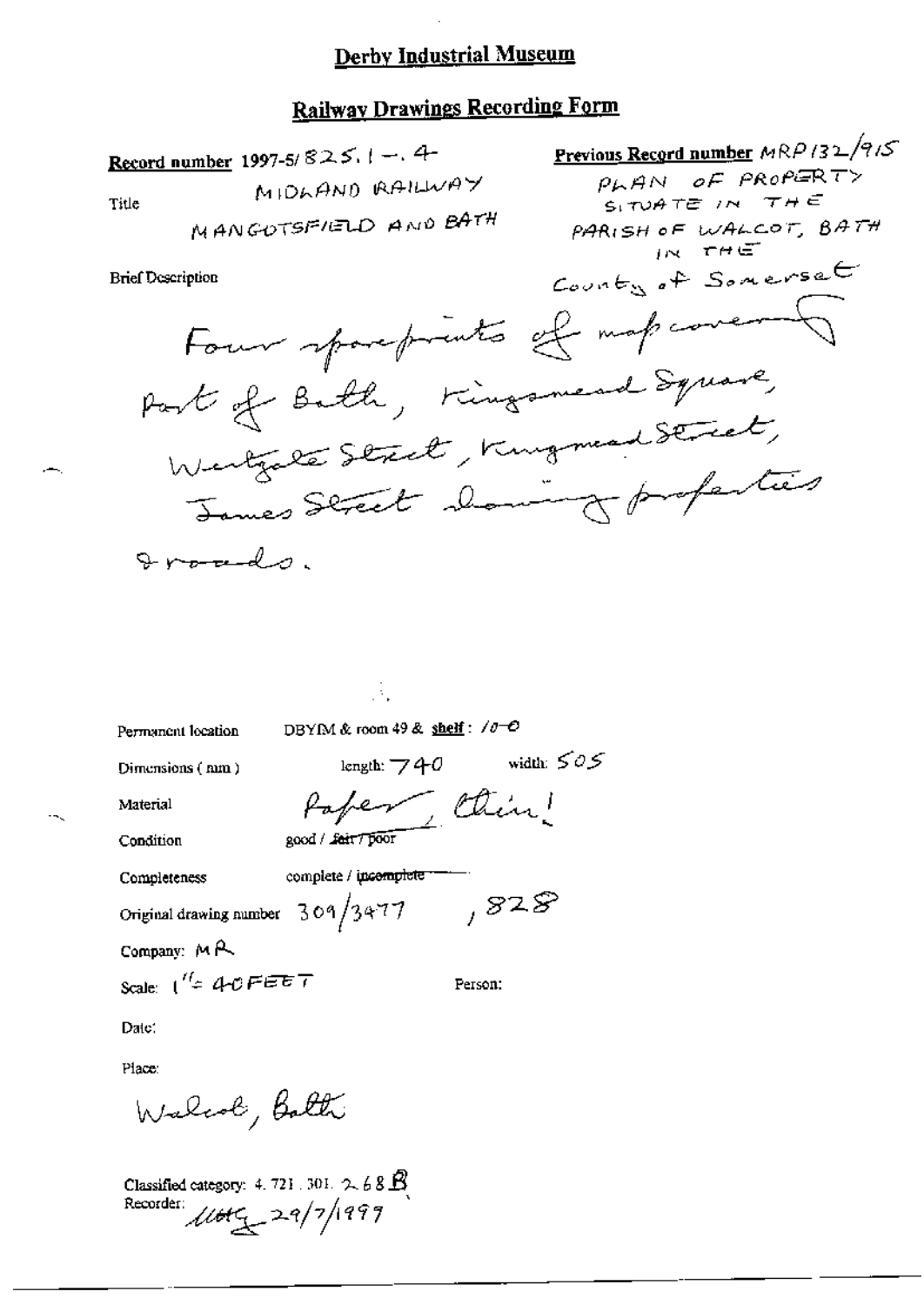#### **Railway Drawings Recording Form**

Record number 1997-5/ $825.5$ 

MIOLAND RAWVAY Title MANGO TSFIELD AND BATH

**Brief Description** 

**Previous Record number**  $MRPI32/715$ PLAN OF PROPERTY SITUATE IN THE PARISH OF WALCOT, BATH IN THE

Maparethe centain profectão coloured

Permanent location

DBYIM & room 49 & shelf:  $10^{-6}$ 

Dimensions (mm)

length:  $\mathcal{Z}$   $\mathcal{Z}$   $\mathcal{Z}$   $\mathcal{S}$  width:  $405$ Paper

Condition

Material

good / fair / poor

Completeness complete / incomplete

Original drawing number

Company:  $M \mathcal{R}$ 

Scale:  $1'' = 40$  Fere T

Person:

Date:  $\sum_{w \in \mathbb{Z}} 27, 1871$ 

Place:

Walcot, Butts

**Classified category:** 4.721, 301.  $2.688$ Recorder  $\mu$ tty 29/7/1997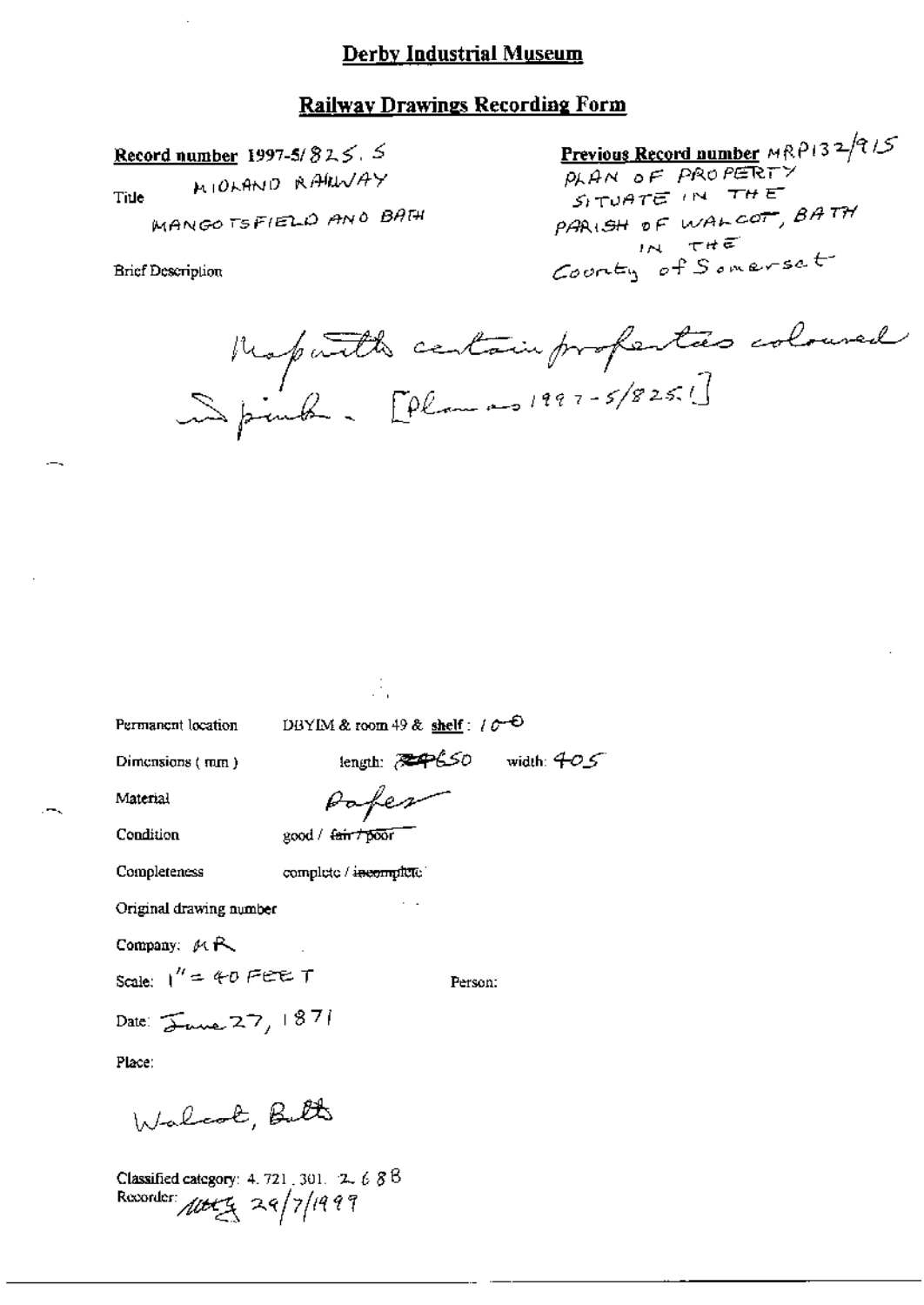#### **Railway Drawings Recording Form**

Record number 1997-5/825.6 MIDLAND RAILWAY Title MANGOTSFIELD AND BATH

**Brief Description** 

**Previous Record number** MR P132/915 SITUATE IN THE PARISH OF WALCOT, BATH Country of Somerset

Mep with certain properties coloured impiech ind proposed new road from Towner Street to Westgate Street almont Soldwer.

width:  $4.2$ 

| Permanent location |
|--------------------|
|--------------------|

DBYIM & room 49 & shelf:  $(0 - C)$ 

Dimensions (mm)

length:  $670$ Arter

Condition

Material

good / fair / poor

Completeness complete / incomplete --

Original drawing number

Company:  $M \rightarrow$ 

Scale:  $1'' = 40$  Fere  $T$ 

Person:

Date: Feb 13, 1872

Place:

Walcot, Bath

Classified category: 4, 721, 301,  $2.68B$ Recorder: 1882 29/7/1999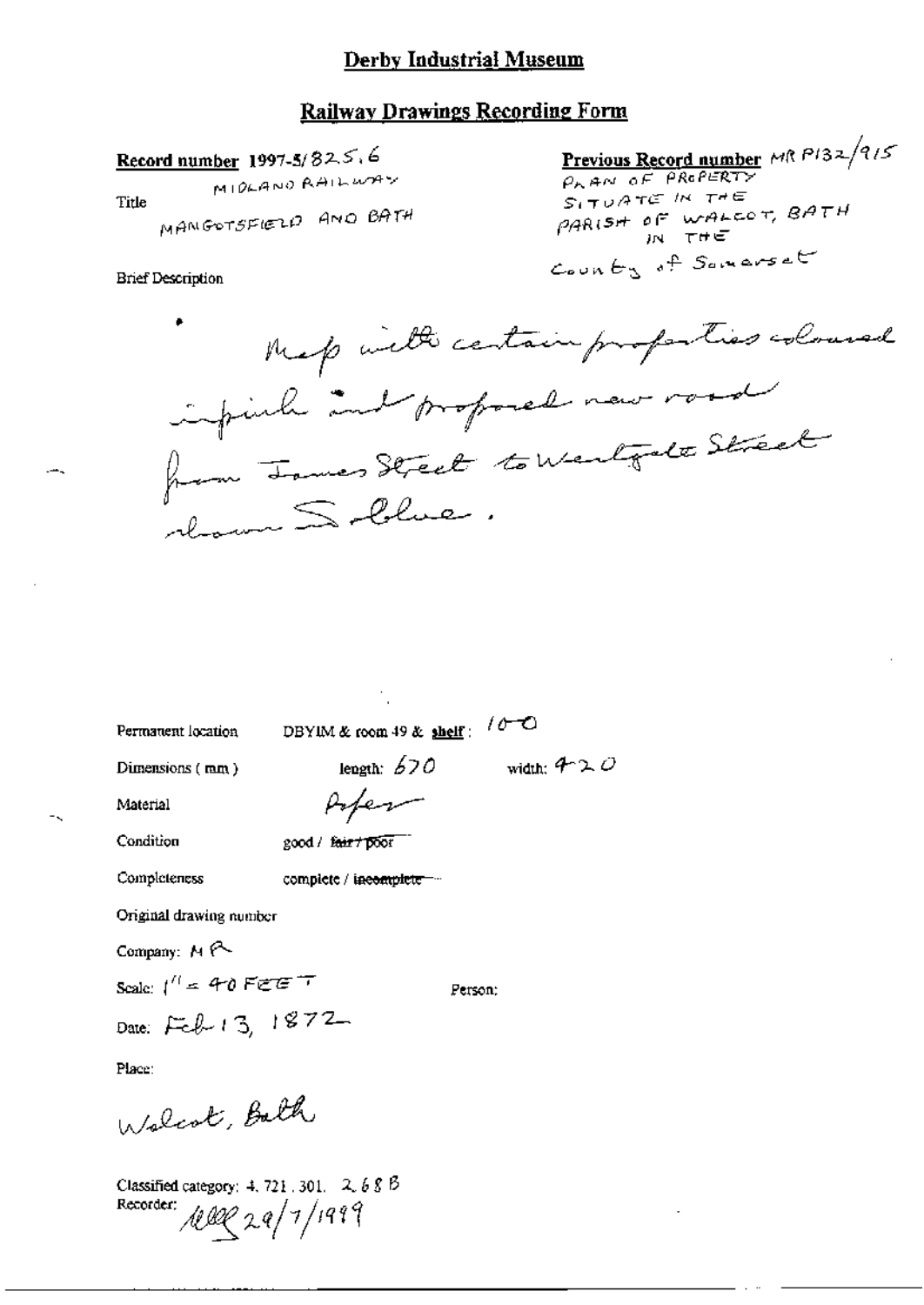#### **Railway Drawings Recording Form**

### Record number 1997-5/825, 7

**Previous Record number**  $nRP/32/915$ 

Title

**Brief Description** 

Shetch plan of roads S. Balk channing station up to quicklable with proposed now rection impirite

Permanent location

DBYIM & room 49 & shelf: / 0

τĖ,

Dimensions (mm)

length:  $320$  width:  $305$ 

Person:

Material

Tracingrafer geed7 fair / poor

Condition

Completeness

complete Lineomplete-

Original drawing number

Company:

Scale:

Date:

Place:

to Bell

Classified category: 4.721.301. 2688<sup>7</sup> (Colored Landislating)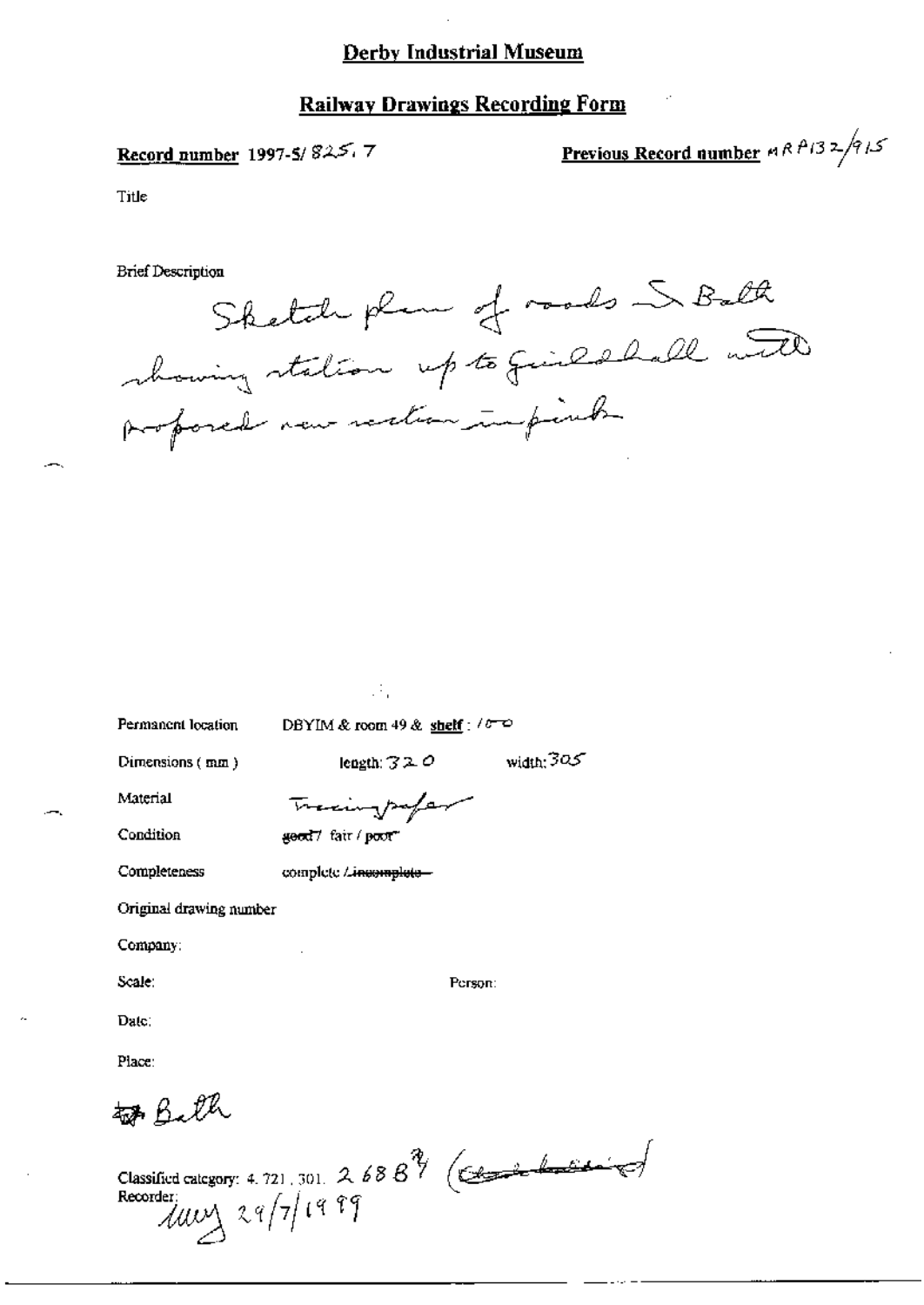Previous Record number

 $CATTET$  $10D3$ 

 $\cdot$ 

Title

**Brief Description** 

| Permanent location                          | DBYIM & room 49 & shelf: $114$               |
|---------------------------------------------|----------------------------------------------|
| Dimensions $(mn)$                           | length: $\mathbf{243}$ C $-$<br>width: / ぴぴぴ |
| Material                                    | Poper infolice                               |
| Condition                                   | good / fair / pour --                        |
| Completeness                                | complete / incomplete=                       |
| Original drawing number $\overline{X}$ [[9] |                                              |
| Company:                                    |                                              |
| Scale: $1'' = 40$ FEET                      | Person:                                      |
| Date: $A - \epsilon_{\gamma}$ 1879          |                                              |
| Place:                                      |                                              |
| Be tit                                      |                                              |

Classified category: 4. /21. 301.  $2688$ ,  $2698$ ,  $2697$ Recorder  $1440/3/2002$